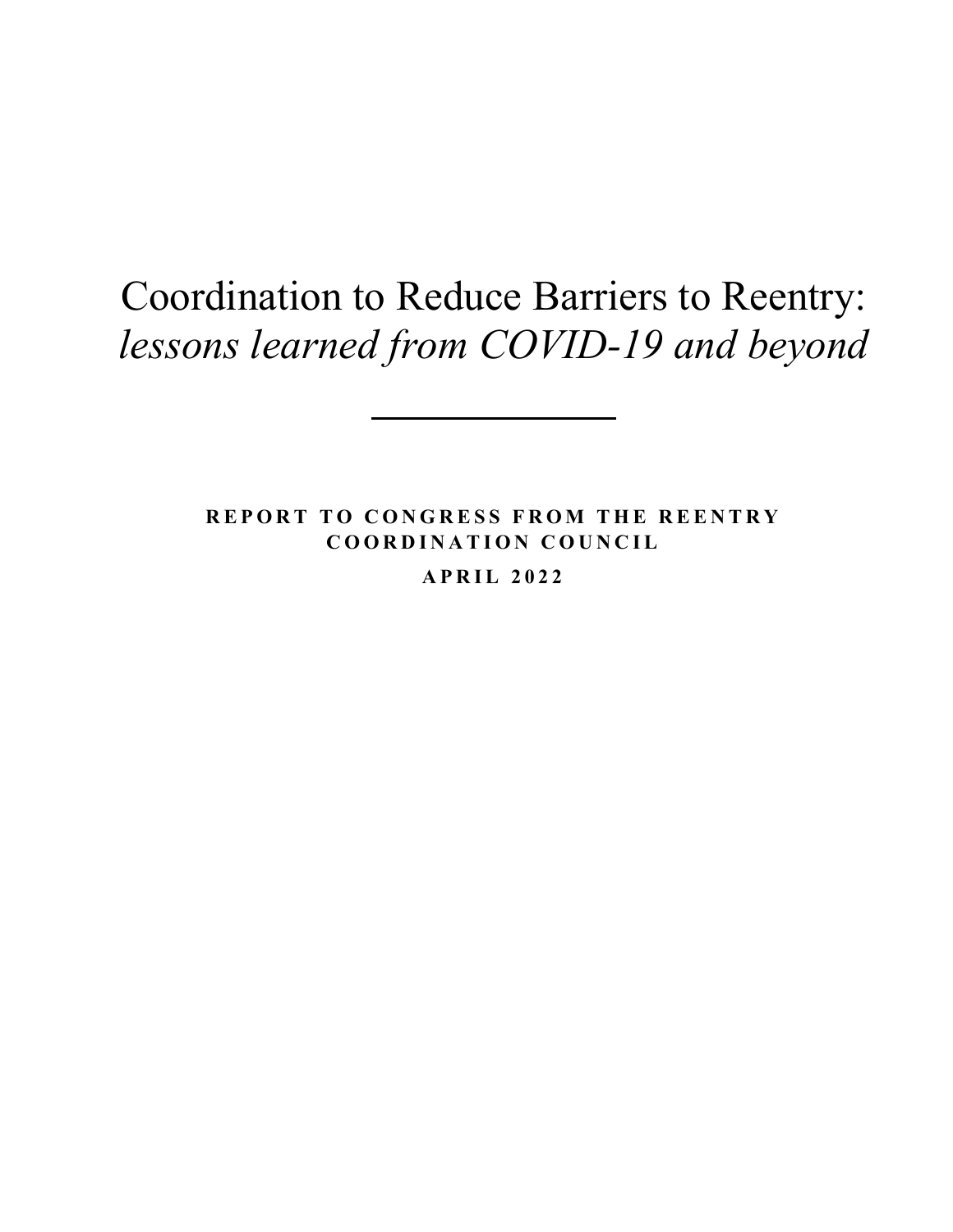### **REENTRY COORDINATION COUNCIL MEMBERS:**

Attorney General, Merrick B. Garland **U.S. Department of Justice (DOJ)**

Secretary of Housing and Urban Development, Marcia Fudge **U.S. Department of Housing and Urban Development (HUD)**

Secretary of Labor, Marty Walsh **U.S. Department of Labor (DOL)**

Secretary of Education, Miguel Cardona **U.S. Department of Education (ED)**

Secretary of Health and Human Services, Xavier Becerra **U.S. Department of Health and Human Services (HHS)**

Secretary of Veterans Affairs, Denis McDonough **U.S. Department of Veterans Affairs (VA)**

Secretary of Agriculture, Tom Vilsack **U.S. Department of Agriculture (USDA)**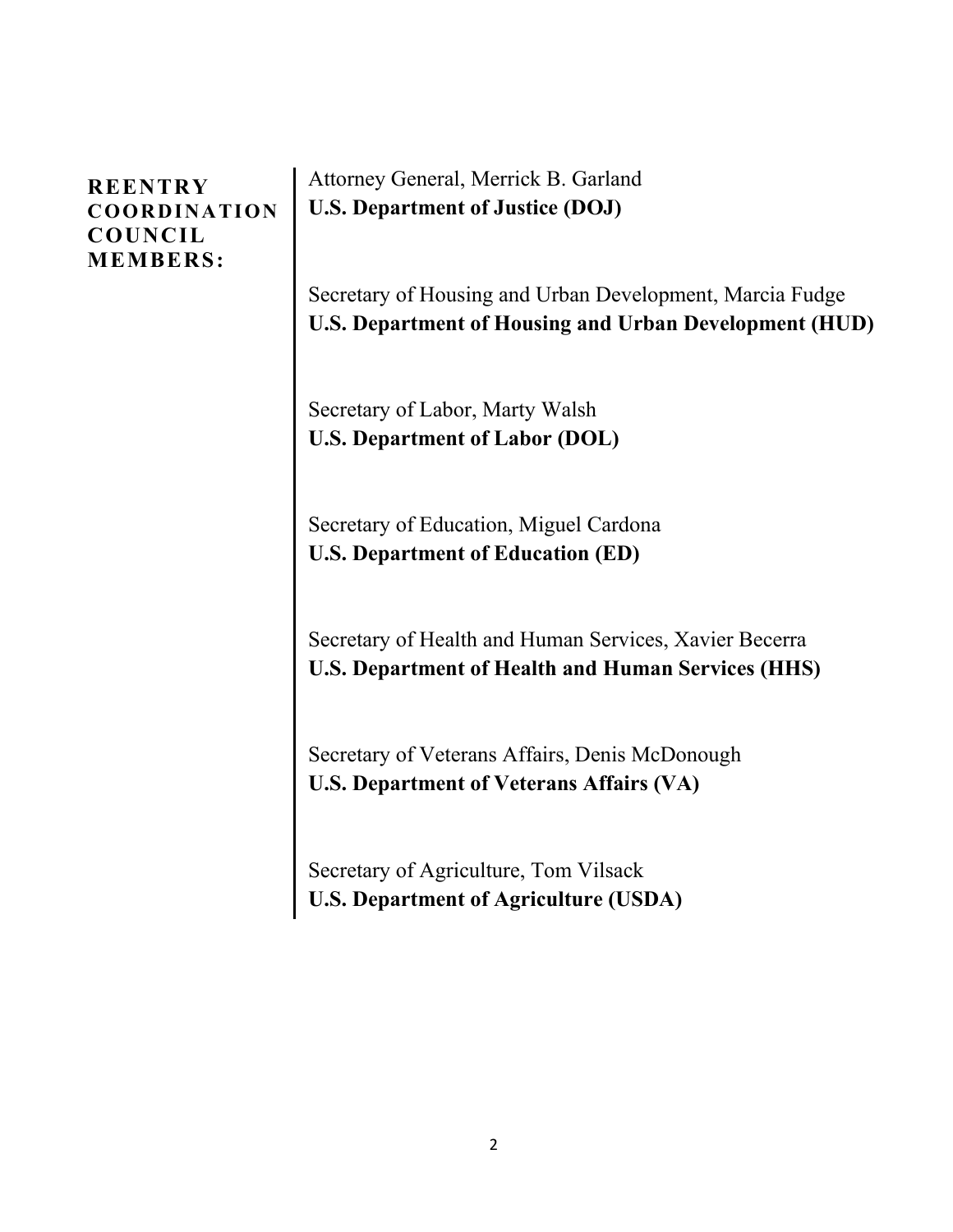### **TABLE OF CONTENTS**

| I.  |                                                                     |  |
|-----|---------------------------------------------------------------------|--|
| II. |                                                                     |  |
|     |                                                                     |  |
|     |                                                                     |  |
|     |                                                                     |  |
|     |                                                                     |  |
|     |                                                                     |  |
|     |                                                                     |  |
| Ш.  |                                                                     |  |
|     |                                                                     |  |
|     |                                                                     |  |
|     |                                                                     |  |
|     |                                                                     |  |
|     |                                                                     |  |
| IV. | Recommendations to Further Reduce Barriers to Successful Reentry 20 |  |
|     |                                                                     |  |
|     |                                                                     |  |
|     |                                                                     |  |
|     |                                                                     |  |
|     |                                                                     |  |
|     |                                                                     |  |
|     |                                                                     |  |
|     |                                                                     |  |
|     |                                                                     |  |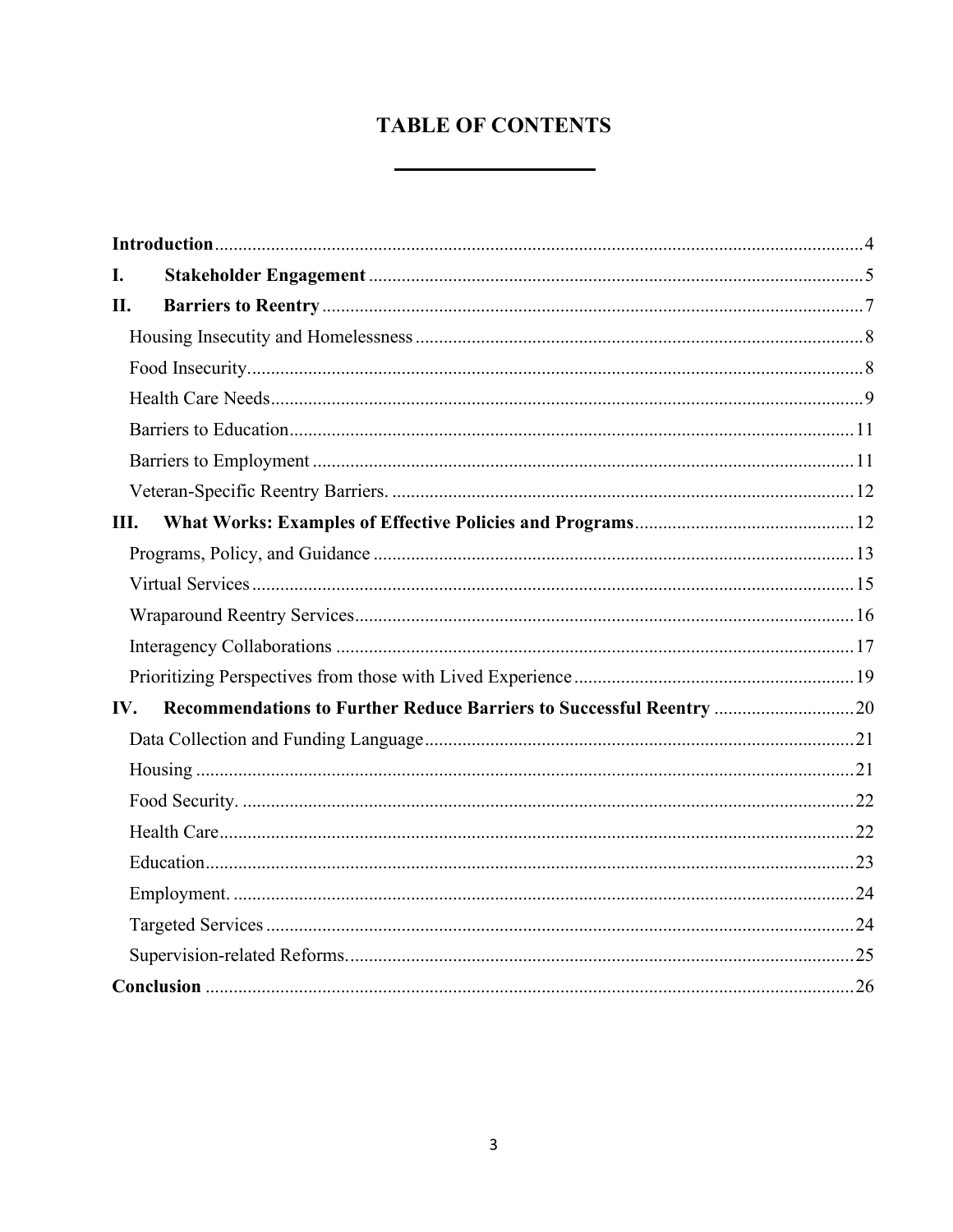# **Introduction**

<span id="page-3-0"></span>Each year, about 600,000 people in the United States enter prisons; and at the same time, people are sent to jails across our country over [1](#page-27-0)0 million times per year.<sup>1</sup> Individuals returning to their communities after a term of imprisonment face a number of barriers to success, including housing insecurity, inability to access health care, food insecurity, and barriers to education and employment. These longstanding barriers were exacerbated during the COVID-19 pandemic and compounded by additional hurdles, including limited access to government and community-based services and support.

Yet, despite the pandemic's tragic toll, new resources and creative solutions emerged, providing innovative approaches to combating barriers to reentry and to assisting justice systemimpacted individuals. This report represents the efforts of six federal agencies, joined in collaboration with the Department of Justice, to study the impact of COVID-19 on longstanding barriers to reentry, to review efforts taken to ease those barriers, and to collaborate on efforts to improve successful outcomes for those returning home after contact with the criminal legal system. This reentry collaboration effort stems from Section 505 of Pub. L. No. 115-391, the First Step Act of 2018 (FSA), which reauthorized the Second Chance Act, and requires the Attorney General to "coordinate on Federal programs, policies, and activities relating to the reentry of individuals returning from incarceration to the community, with an emphasis on evidence-based practices and protection against duplication of services" and to

*"Removing barriers to successful reentry for previously incarcerated individuals is an important part of the Justice Department's mission to keep our country safe, uphold the rule of law, and pursue equal justice under law. We will continue our work with our partners across all levels of government and beyond to develop collaborative approaches that advance our shared goals of ensuring equal access to justice and economic opportunity for all, including individuals returning from incarceration to our communities."*

**ATTORNEY GENERAL MERRICK B. GARLAND**

"submit to Congress a report summarizing the achievements" of the agency collaboration, including "recommendations for Congress that would further reduce barriers to successful reentry."[2](#page-27-1)

In compliance with the FSA's mandates, in October 2021, the Attorney General convened the Reentry Coordination Council (RCC), inviting representatives from the Department of Housing and Urban Development (HUD), the Department of Labor (DOL), the Department of Education (ED), the Department of Health and Human Services (HHS), the Department of Veterans Affairs (VA), and the Department of Agriculture (USDA). These federal agency partners engaged in preliminary steps to launch this effort to collaboratively address current barriers to reentry and provide recommendations to reduce those barriers, with the hope and expectation of expanding agency partnerships and solidifying this interagency collaboration going forward.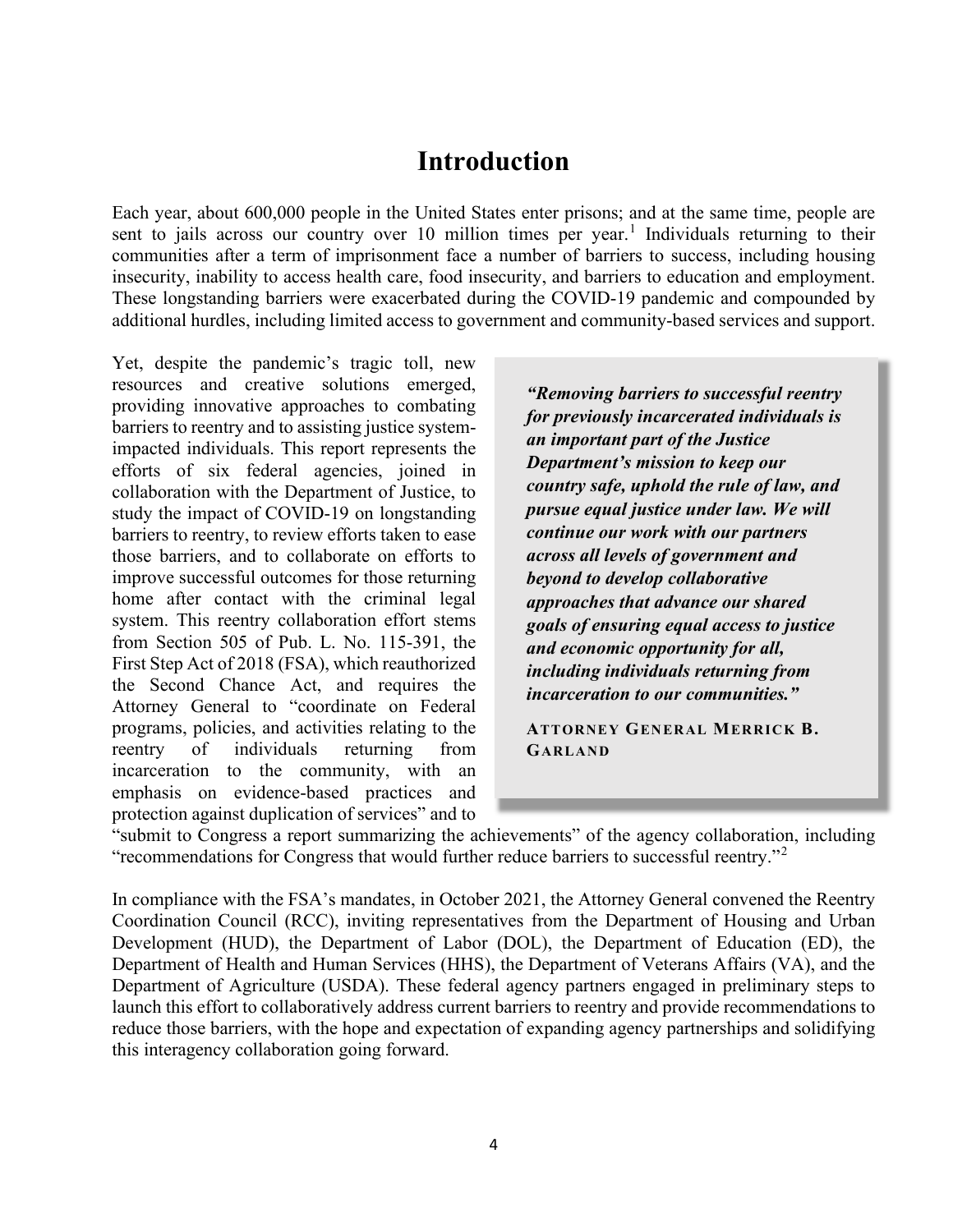This report summarizes the RCC's collaboration thus far and provides recommendations to further reduce barriers to successful reentry based on RCC member agencies' collective efforts as well as stakeholder feedback. The first section of the report describes the RCC's stakeholder engagement efforts, including hosting listening sessions with experts in various reentry-related fields and soliciting feedback from organizations that work extensively in areas of reentry. The report then discusses various barriers to reentry, with a special emphasis on barriers that were exacerbated by the COVID-19 pandemic. The third section of the report provides examples of effective agency programming and funding efforts, including innovations that resulted from the COVID-19 pandemic. Finally, in the fourth section, the RCC suggests additional actions that could further reduce barriers to reentry, and signals that it will continue and expand this partnership and work.

# <span id="page-4-0"></span>**I. Stakeholder Engagement**

The RCC prioritized stakeholder engagement as a critical component of this collaborative effort. The RCC "collaborat [ed] with interested persons, service providers, nonprofit organizations, and State, tribal, and local governments" in compliance with Section 505 of the FSA,<sup>[3](#page-27-2)</sup> and went beyond these mandates to learn from the expertise and experience of a variety of people and organizations, soliciting broad perspectives from individuals and organizations involved in several aspects of reentry. Especially important were opportunities to hear from individuals who have experienced reentering the community from carceral settings, in an attempt to learn from their experience and to incorporate their policy recommendations in our analysis and recommendations. The RCC also sought information on reentry efforts and programs that have proven effective and in areas where the federal government should focus additional attention.

#### **Listening Sessions**

The RCC hosted a series of listening sessions with community advocates and partners, including a listening session attended by Associate Attorney General Vanita Gupta. Each session highlighted a different theme: (1) collateral consequences and loss of rights associated with convictions; (2) employment and education; (3) housing and food security; and (4) health care and Veterans. Each session included a range of reentry experts, including academics, policy analysts, correctional practitioners, jurists, and justice-impacted individuals who had personally experienced barriers to reentry.

Each listening session is described in more detail below; however, common themes emerged across the sessions. Presenters emphasized that substantive reentry should begin at the outset of incarceration and stressed the importance of ongoing long-term supports targeted to help individuals returning from incarceration reach economic stability and independence. Stakeholders stressed the importance of including those who have received, and are receiving, reentry services in tailoring solutions. They also emphasized the critical need for data collection and performance metrics to measure the success of federal programs and grantees.

*Collateral consequences and loss of rights associated with convictions*: Invited guests in this session included representatives from national nonprofit, nonpartisan organizations that span the criminaljustice continuum. Their presentations emphasized the broad and deep impacts criminal convictions, including on economic stability, and stressed the need for creating real second chances and eliminating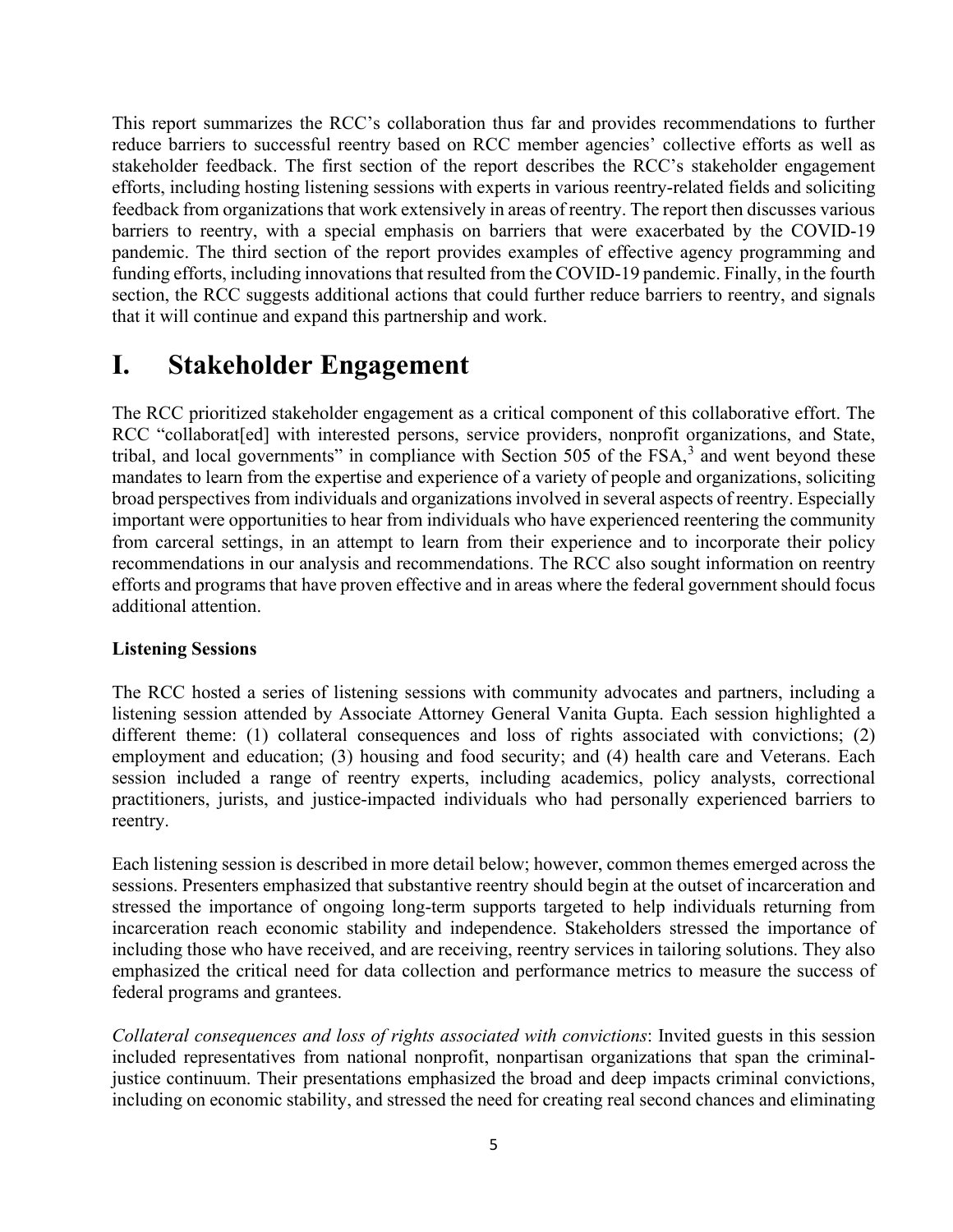collateral consequences. They discussed the impact of incarceration on the family and the need for reentry reunification and child custody supports. Stakeholders also underscored the importance of partnerships and specifically highlighted Reentry 2030, a new national campaign to build a stronger, more equitable future of reentry. Reentry 2030 is led by nonprofit organizations partnering with corrections administrators, state agencies, and people who have been directly impacted by the criminal justice system, with support from DOJ and philanthropy. Presenters stressed that approaches to reentry, like Reentry 2030, should be human centered, coordinated, transparent, and equitable.

*Employment and education*: Experts, including criminal justice policymakers and a state correctional administrator, presented quantitative research on the impact of incarceration on employment and earnings, and emphasized the importance of creating real, useful educational and employment opportunities and getting buy-in from the intended participants of those opportunities so they are invested in and enthusiastic about the outcomes. The panelists cautioned that some fields of employment, including fields promoted through work programs in custody, contain state licensure requirements that present bureaucratic employment barriers, often unknown to incarcerated individuals and carceral facilities. They identified the need to evaluate state licensure requirements to ensure that they are not creating unnecessary barriers for justice-impacted individuals. The experts also highlighted the importance of financial assistance, mentoring, and digital literacy as key supports for educational and employment success. In addition, the experts identified as focus areas the need to expand criminal record-clearing and expungement opportunities, connect occupational training and jobs during incarceration with post-release employment, and ensure that credits earned in carceral settings are transferrable to educational degrees and credentials.

*Housing and food security*: Experts in this session emphasized that housing and food security are basic needs. Meeting those basic needs is not only essential for survival, but also critical in creating a sense of independence for formerly incarcerated individuals. Speakers encouraged funding for reentry services that use a holistic framework. For example, the founder of a Los Angeles, California-based transitional housing facility for women leaving carceral settings presented a case study of her organization, a "healing space" that serves as a model of a welcoming environment for women to rejoin their community after incarceration while simultaneously addressing the physical, mental, and social contexts that shape experiences before, during, and after prison. Stakeholders further emphasized the importance of federal food benefits to reentry and noted that justice-impacted individuals living in transitional housing should have the option of receiving direct food benefits. They explained that although most transitional housing facilities provide three meals per day, the reality was that, residents engaged in daily work and training away from these facilities may miss some, or all, of those daily meals. If the reentry center does not provide a meal supplement, clients must use their daily wages to pay for food, making food benefits particularly helpful.

*Health Care and Veterans*: A recurring theme from the various stakeholders during this session was the limited capacity in most communities to provide continuity of care across correctional and community health systems. Practitioners identified gaps in health insurance coverage as a barrier to reentry. Presenters also addressed the specific needs of Veterans, who often face significant mental health and substance use disorder challenges. The panelists again recognized the interconnectedness of reentry support, noting that the impact of unmet health care needs is far-reaching and can lead to unemployment, homelessness, and continued involvement in the criminal legal system.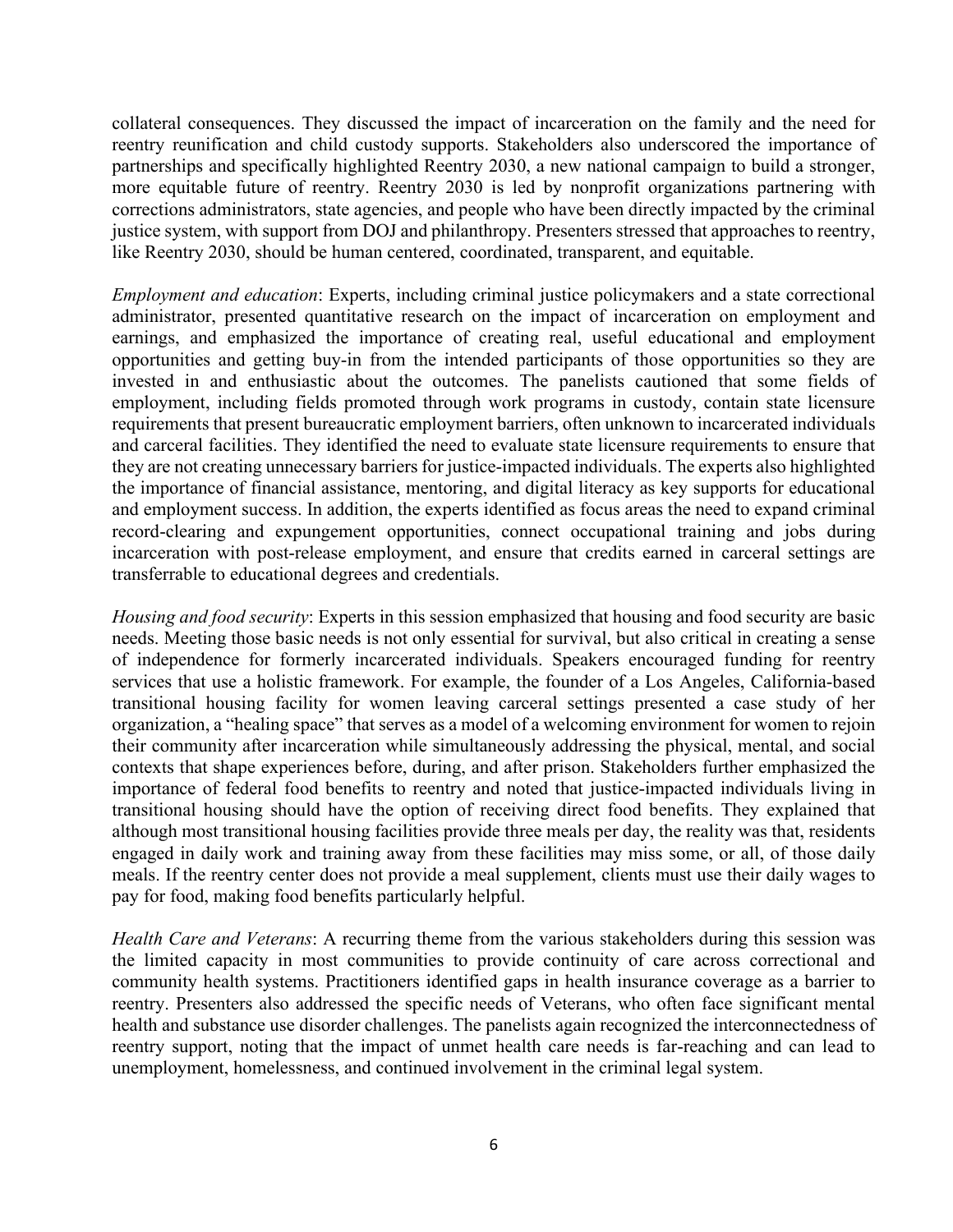*"The missions of the agencies represented here bring collective strength, visibility, and power. Together, we can assess the best resources and services to meet the needs of individuals and communities before interaction with the justice system, and we can improve public safety by pursuing successful outcomes after individuals return from incarceration."*

#### **ASSOCIATE ATTORNEY GENERAL VANITA GUPTA REENTRY COORDINATION COUNCIL JANUARY 2022 LISTENING SESSION**

#### **Stakeholder Feedback**

In addition to listening sessions, the RCC received feedback from a wide range of reentry-related organizations. The RCC received input from twenty stakeholder organizations, including justiceimpacted individuals, policy and research organizations, prosecutors' networks, criminal justice-reform coalitions, correctional leaders, and organizations that provide direct services, including workforce development and housing, to justice-impacted individuals. Stakeholders provided perspectives on the largest barriers faced by individuals who are returning to the community after incarceration in the areas covered by each of the member agencies. They also identified the programs, policies, or activities of government agencies that are most effective at reducing barriers to reentry and addressed federal funding or legislative reforms to reduce barriers to reentry. Stakeholders also addressed the impact of the COVID-19 pandemic on reentry efforts and how the pandemic has affected stakeholder organizations' reentry work, and any adaptations and innovations made as a result of the pandemic.

## <span id="page-6-0"></span>**II. Barriers to Reentry**

The criminal legal system impacts a large segment of the U.S. population. Over five million people in the United States were under the supervision of adult correctional systems at the end of 2020, and as many as one in three adult Americans have been arrested at least once. [4](#page-27-3) In 2020, nearly 550,000 people were released from prison.<sup>[5](#page-27-4)</sup> Individuals in prison and jail are disproportionately poor compared to the overall U.S. population.<sup>[6](#page-27-5)</sup> Moreover, people of color are overrepresented in the nation's prison and jails: Black Americans make up thirty-eight percent of the incarcerated population despite representing twelve percent of the U.S. population.<sup>[7](#page-27-6)</sup>

It is no secret that formerly incarcerated people and individuals under supervision face many barriers, including in employment and economic mobility, housing, public benefits, access to education, civic participation, and access to treatment and health care. The COVID-19 pandemic exacerbated the collateral consequences of a criminal conviction and created additional barriers to reentry. Specifically, the pandemic resulted in the termination or curtailment of most reentry-related training and services in carceral facilities. The lack of access to technology and internet security in those facilities significantly hindered the ability of reentry service providers to make virtual training adaptations. In addition, the availability of safe, affordable housing remains limited, and the pandemic brought new health challenges, including through the devastation of the COVID-19 virus, and additionally related to the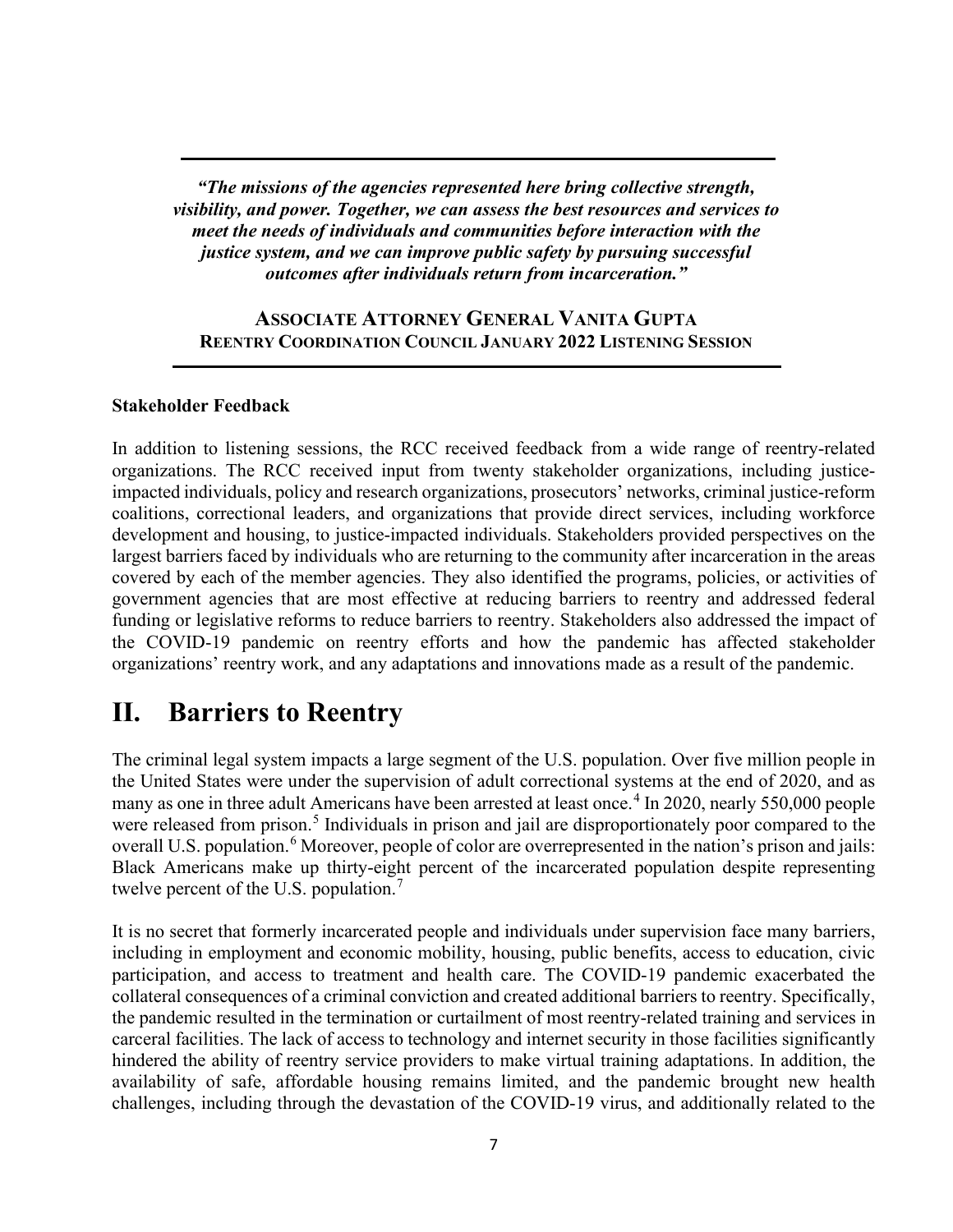expanded need for, and inability to access mental health and substance use disorder treatment. Further, the economic downturn caused by the pandemic impacted jobs, particularly in low-wage industries that have been traditionally more likely to employ formerly incarcerated individuals.

Although by no means an exhaustive compilation, the RCC agencies and community stakeholders identified the following barriers as significant obstacles to successful reentry.

#### <span id="page-7-0"></span>**Housing Insecurity and Homelessness**

The nation as a whole faces a severe shortage of affordable housing and rental assistance relative to need; federal housing assistance is not an entitlement and only serves one in five eligible renter households.<sup>[8](#page-27-7)</sup> However, certain populations, including those with criminal justice system involvement, face even greater challenges with obtaining and maintaining housing and housing assistance. The shortage of affordable housing during the COVID-19 pandemic placed persons with criminal histories and with limited or no credit histories (which is often a byproduct of incarceration) at a particular disadvantage. In some jurisdictions, the lack of safe, stable housing also delayed approval for discretionary release from prison, leading those without housing to serve more time behind bars than those with stable housing available to them.<sup>[9](#page-27-8)</sup> Even fewer housing options are affordable and accessible, making it more difficult for individuals with disabilities to successfully transition from carceral or other institutional settings.

Even prior to the pandemic, formerly incarcerated people were almost ten times more likely to experience homelessness than the general public.<sup>[10](#page-27-9)</sup> Those who have been incarcerated more than once are thirteen times more likely to experience homelessness.[11](#page-27-10) Moreover, research shows that the lack of stable housing following incarceration leads to a higher likelihood of rearrest and reincarceration.<sup>[12](#page-27-11)</sup> On the other hand, there is a growing body of evidence that shows that the provision of housing assistance, particularly when accompanied with supportive services, can help reduce recidivism and decrease involvement in the criminal justice system.<sup>[13](#page-27-12)</sup> Despite this evidence, there is no federal program that provides housing assistance specifically for people with criminal justice involvement and, in fact, most federal housing programs are difficult to access for people with criminal records. Certain federal statutes and regulations prohibit access for people with certain criminal convictions.<sup>[14](#page-27-13)</sup>

Moreover, some federal statutes also authorize, and in some cases require, federally assisted housing providers and public housing agencies (PHAs) to screen for, and deny admission on the basis of, a prospective tenant's criminal record<sup>[15](#page-27-14)</sup> and to terminate tenancy based on criminal activity. Advocates have advised HUD that the scarcity of affordable housing has been used to justify overly restrictive screening policies. Some HUD-assisted housing providers have also implemented policies that prohibit tenants from allowing visits by family members with criminal records, [16](#page-27-15) even though there is no federal law, regulation, or HUD policy that requires or encourages placing such restrictions on visitors.

#### <span id="page-7-1"></span>**Food Insecurity**

USDA defines very low food security as "multiple indications of disrupted eating patterns and reduced food intake."[17](#page-28-0) According to one study, 91% of people released from prison reported experiencing food insecurity.[18](#page-28-1) Certain established regulations and policy to address food insecurity, including the Supplemental Nutrition Assistance Program (SNAP) (7 U.S.C. § 2011 *et seq*.) and state Temporary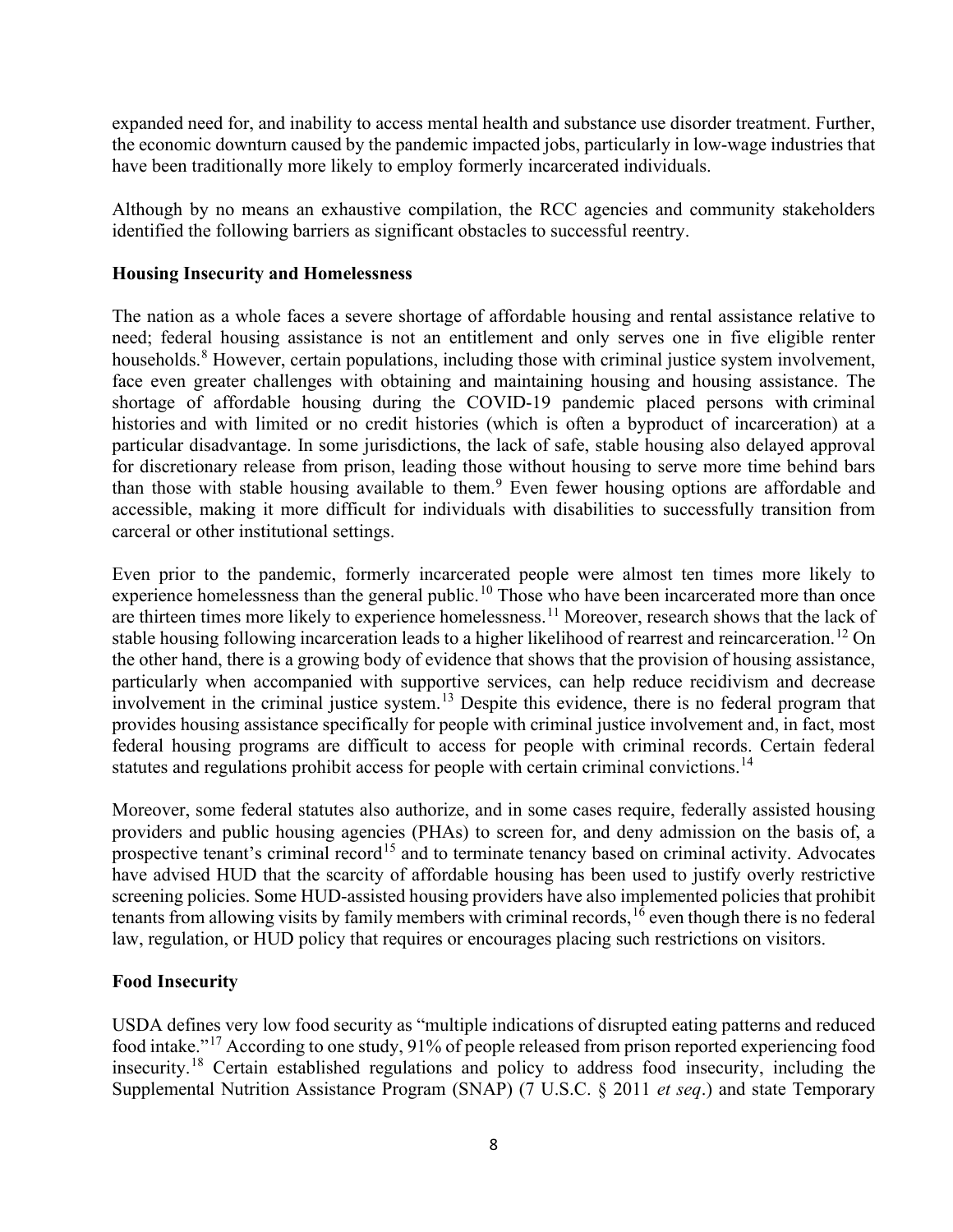Assistance for Needy Families (TANF) (42 U.S.C. § 601 *et seq*.) programs may restrict benefits based on criminal history. Individuals who have been deemed ineligible for food benefits must rely on community-based supports that have been made scarcer by the tremendous demand and economic downturn caused by the pandemic.

Section 11 of the Food and Nutrition Act deems individuals who are incarcerated for more than 30 days ineligible for SNAP benefits during their incarceration.<sup>19</sup> However, states may request waivers to begin processing SNAP applications from incarcerated individuals prior to their release, allowing individuals who are eligible to receive benefits sooner upon release. To date, less than fourteen states use a prerelease waiver to assist formerly incarcerated people with reentry.[20](#page-28-3) Additionally, a strong working relationship between state human services agencies, who administer SNAP, and state departments of corrections is important to ensure that those leaving incarceration are connected to core supports and services upon release. In many cases, making these connections prior to release can lead to more successful engagement and enrollment.

Section 115 of the Personal Responsibility and Work Opportunity Reconcilation Act of 1996 prohibits states from providing SNAP benefits to individuals convicted of drug felonies unless the state passes legislation to extend benefits to these individuals.<sup>[21](#page-28-4)</sup> While South Carolina is the only state to have kept a full ban in place, a number of other states continue to have modified versions of the ban.<sup>[22](#page-28-5)</sup> Some states make successfully passing a drug test an additional condition for receiving SNAP and TANF benefits.<sup>[23](#page-28-6)</sup> Women, who comprise the majority of recipients for SNAP and TANF, are more likely to be incarcerated for drug crimes in state prisons.<sup>[24](#page-28-7)</sup> Because women are more likely to have children, these restrictions have a significant impact on families, as families receive a much lower overall benefit when a parent is ineligible for food benefits because of a felony drug conviction

Section 6(o) of the Food and Nutrition Act of 2008 also includes a requirement that most adults aged 18 to 49 not raising minor children must work or participate in an employment and training program at least twenty hours per week in order to maintain eligibility for SNAP; if they are not participating in work-related activities, these individuals may only receive SNAP benefits for three months within a three-year period.<sup>[25](#page-28-8)</sup> While there are some exceptions, including an option for States to request waivers for areas with high unemployment, this eligibility rule is a serious restriction. It can have a disproportionate impact on those individuals who may face more serious barriers to employment, including formerly incarcerated individuals.

#### <span id="page-8-0"></span>**Health Care Needs**

Coverage, access, and continuity of health care are particularly important for returning community members. Formerly incarcerated individuals face higher mortality rates than other individuals.<sup>26</sup> Poor access to health care after release is also associated with increased recidivism.<sup>[27](#page-28-10)</sup> Medicaid coverage can be crucial to ensuring a successful transition following incarceration: a recent study found that expanded access to Medicaid can reduce recidivism within the first year of release by  $11.5\%$ <sup>[28](#page-28-11)</sup> Moreover, better health and access to health care during reentry can improve employment, housing, and family support outcomes.<sup>[29](#page-28-12)</sup>

Pursuant to section 1905(a) of the Social Security Act, individuals in carceral settings may be enrolled in Medicaid, but reimbursement of covered Medicaid services is prohibited for incarcerated individuals,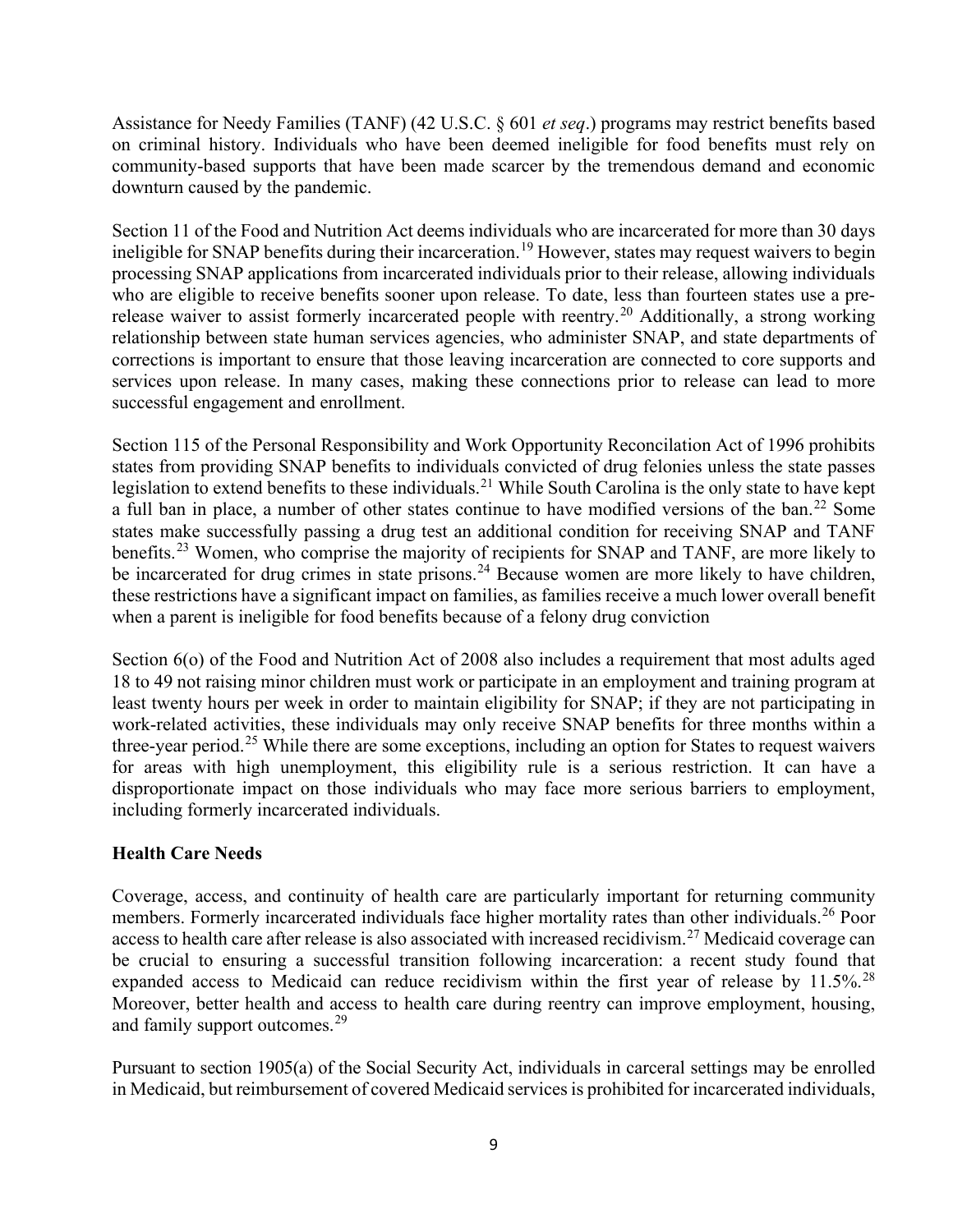except as inpatients in a medical institution.<sup>[30](#page-28-13)</sup> This is otherwise known as the "Medicaid inmate exclusion." Although there appears to be interest amongst prisons, jails, and their partner agencies to identify and enroll eligible people in public health care benefits prior to release, many facilities do not have processes or staffing in place to do so. One study found that only 28% of jails screen for Medicaid eligibility at release.<sup>[31](#page-28-14)</sup> As a result, those returning from incarceration may face obstacles when seeking to find, understand, and use information to inform their health-related decisions and take appropriate health-related actions for themselves.

Efforts to provide health care for individuals while incarcerated, including mental health and substance use disorder treatment, have a high risk of failure without continuity of care upon release. Access to Medicaid coverage for returning community members can provide continuity of care that may improve health outcomes, reduce recidivism, and improve public safety.<sup>[32](#page-28-15)</sup> However, depending on a person's state of residence, Medicaid benefits may not be easily accessible, or may not be available at all to adults released from a correctional facility. Some states have opted to implement policies and procedures to facilitate the eligibility process, to ensure services are available as promptly as possible upon reentry into the community.<sup>[33](#page-28-16)</sup> However, that eligibility is only valid in the state of residence, typically the state in which the correctional facility is located, with few exceptions. Often, when individuals reenter the community, their families, social supports, housing, and employment opportunities may not be in the same state. In the event the individual moves to another state to resume community life, the Medicaid benefits established in the state where the individual was formerly incarcerated do not transfer to the new state. Medicaid eligibility must then be re-established, again resulting in delay or denial of services.

Beyond access to basic health care needs, criminal justice-involved individuals are more likely to experience substance use disorders and mental health conditions.<sup>[34](#page-29-0)</sup> Substance abuse and demand for health-related services increased during the COVID-19 pandemic.<sup>[35](#page-29-1)</sup>

Approximately sixty-five percent of the U.S. prison population has an active substance use disorder.<sup>[36](#page-29-2)</sup> However, only a small portion of individuals with a substance use disorder receive treatment while incarcerated.<sup>[37](#page-29-3)</sup> According to one study, individuals recently released from incarceration are over forty times more likely to die from an opioid overdose than the general population.<sup>[38](#page-29-4)</sup> The weeks immediately following reentry are when individuals are most vulnerable to relapse and recidivism.<sup>[39](#page-29-5)</sup> However, people who are enrolled in health care coverage when released are more likely to use community-based services that could help reduce their chances of recidivating.<sup>[40](#page-29-6)</sup>

Further, many reentry providers, including some HHS grantees, particularly those who engage with clients for mental health and substance use disorders, report that obtaining clients and referrals during the pandemic has been difficult for their reentry programs. Prior to the pandemic, reentry programs were required to begin assessment and pre-release services for incarcerated individuals while they were still incarcerated, a certain number of months prior to release. However, due to the public health emergency and following guidance from the Centers for Disease Control and Prevention (CDC), most jails and prisons closed to outside visitors, including service providers, during the pandemic, and grantees were therefore not allowed to provide in-person services pre-release. The pandemic also changed the way assessments and pre-release services were handled. Grantees had to transition to jail and prison staff referring potential client's names to grantees so they could reach out by phone, or by other methods or platforms, such asletters, email, or virtual videoconference, to encourage participation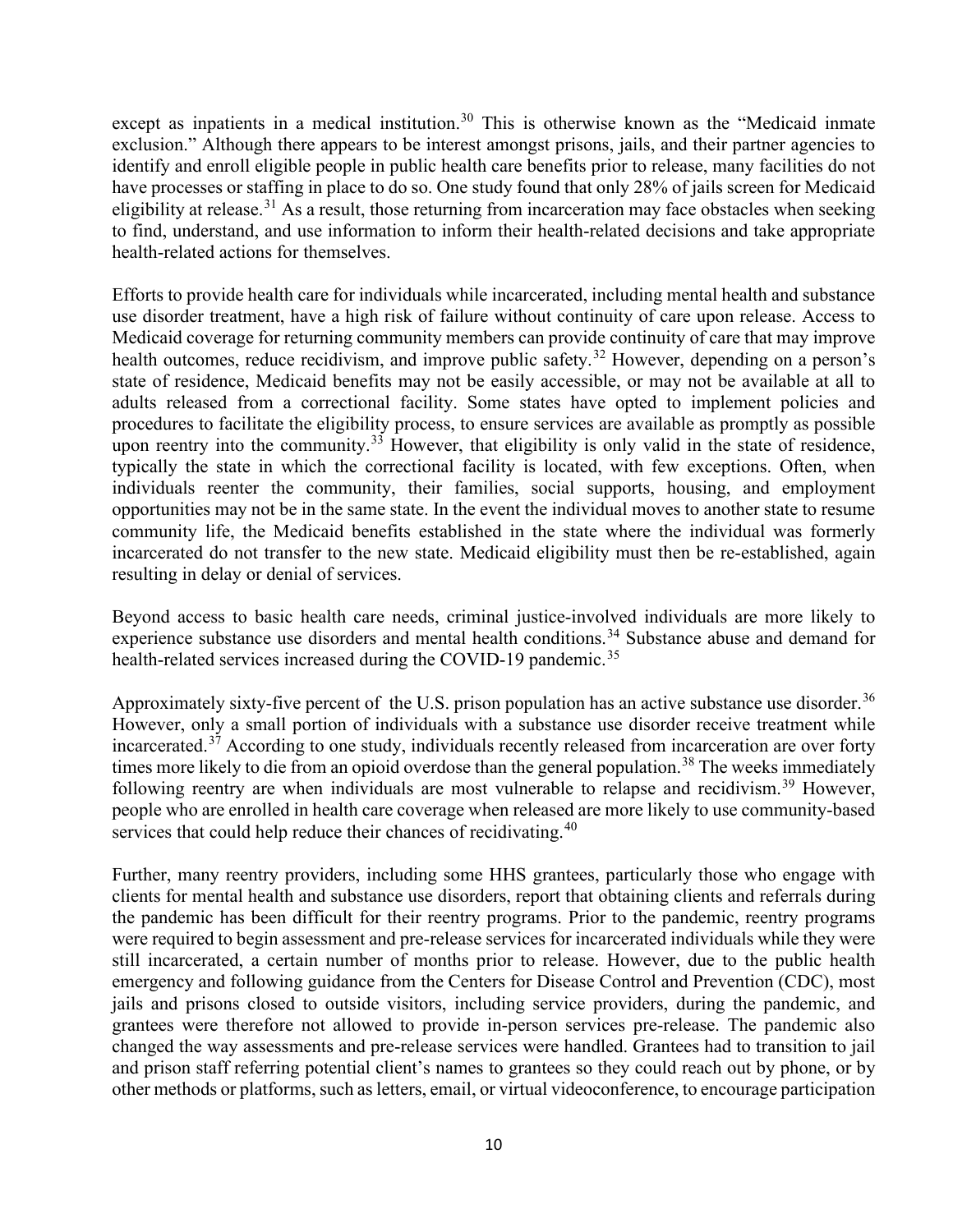in their programs, and conduct pre-release services. Moreover, not being able to meet in person and the lack of viable virtual alternatives due to the pandemic has hindered maintaining and establishing relationships with family and communities, which is important for successful reentry into these programs and ultimately a successful transition to the community.

#### <span id="page-10-0"></span>**Barriers to Education**

Formerly incarcerated people are almost twice as likely to lack a high school diploma and are eight times less likely to complete college than the general public.<sup>[41](#page-29-7)</sup> Yet, most educational programs and online courses available outside of incarceration are inaccessible to the incarcerated population.

In carceral settings, access to specialized courses and waiting lists for educational programming were already significant issues prior to the pandemic.<sup>[42](#page-29-8)</sup> COVID-19 has exacerbated these issues, because, as noted above, correctional facilities generally did not allow outside visitors (who in some cases served as teaching staff for programming) and therefore curtailed many educational programs that were being offered. While technology-based learning can effectively enhance learning opportunities in carceral settings if appropriately implemented, virtual learning platforms are not a substitute for in-person learning with educational professionals and peer mentors to aid the learning process.

Moreover, technology inside correctional facilities is often limited, so a switch to virtual learning was not always feasible or easily implemented. Many correctional systems do not have wired or wireless internet or adequate internet security to allow for successful distance learning, resulting in classes and programs being completely curtailed throughout the pandemic.

Remote or virtual learning can also be a challenge for formerly incarcerated individuals after release. Many do not have stable access to technology, including the internet, upon release. Moreover, without digital literacy training during incarceration, formerly incarcerated individuals—especially those who served long sentences—may lack sufficient proficiency in computer technology to use virtual platforms and successfully take advantage of virtual learning opportunities.

#### <span id="page-10-1"></span>**Barriers to Employment**

The public workforce system has experience serving individuals with justice system involvement. For example, DOL issues grant programs that directly serve people released from prison.<sup>[43](#page-29-9)</sup> However, COVID-19 ended a significant amount of this programming. In addition, adult reentry grants awarded in 2020 and 2021 required case managers to begin providing services to individuals while they were still in confinement, but some individuals' release dates changed during the beginning of the pandemic—often on short notice—making it difficult for some grantees to begin service pre-release. Prisons and jails were also closed to grantee case managers because of COVID-19 and staffing shortages. In a few cases, grantees could deliver services remotely through technology. However, as noted above, most institutions were not equipped with the needed technology. Similarly, closures of county records departments and state motor vehicle offices delayed obtaining copies of birth certificates and driver's licenses—necessary documentation to establish identity for employment.

Even in non-pandemic times, widespread use of criminal background checks has resulted in people with past convictions being effectively removed from the employment process.<sup>[44](#page-29-10)</sup> More than 19 million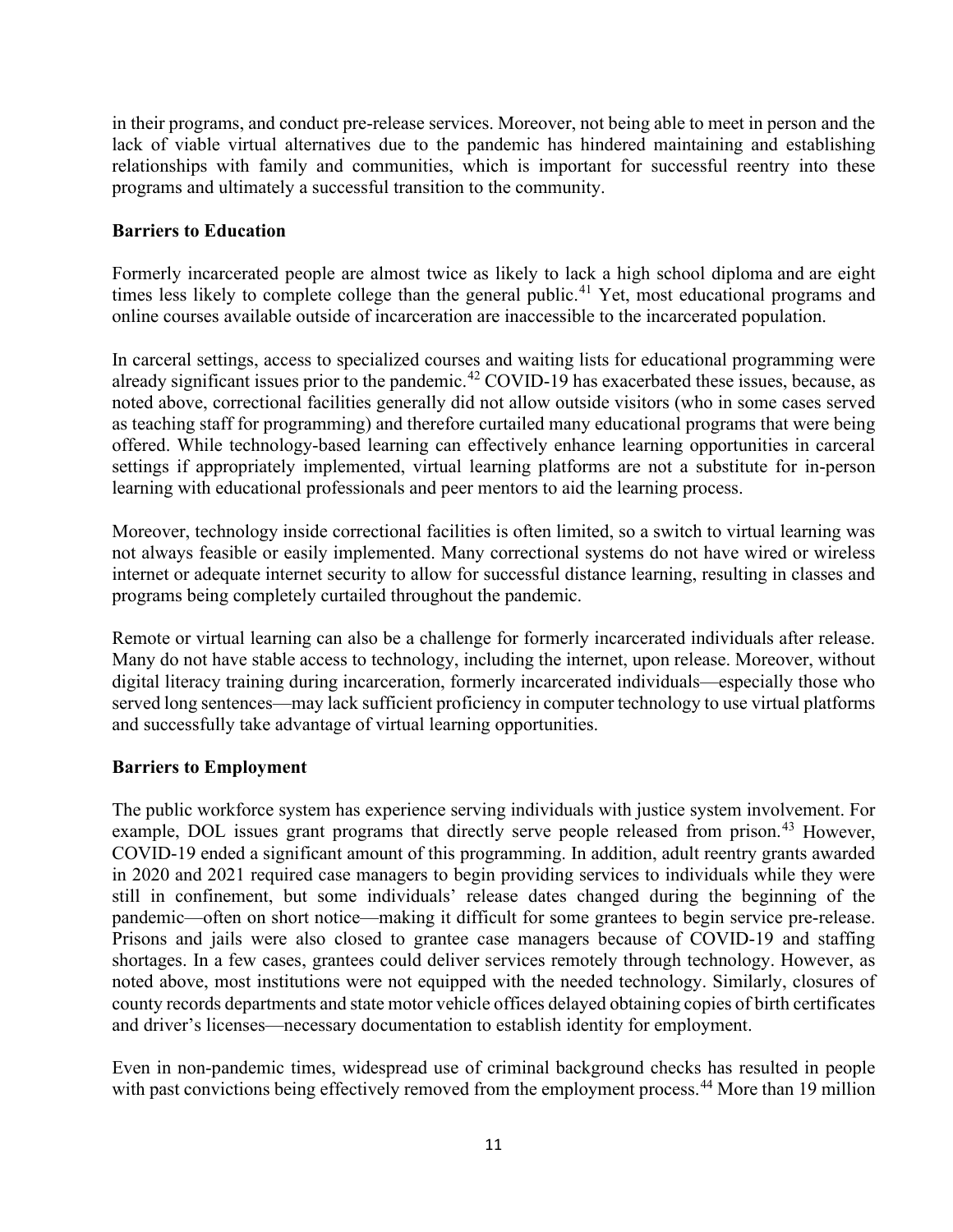Americans, or approximately eight percent of the working-age population, have a felony conviction.<sup>[45](#page-29-11)</sup> These individuals may struggle to find employment post-release and, when employed, often face low earnings, which correlates with an increased likelihood of reincarceration. These employment-related outcomes also demonstrate racial disparities in impact: the effect of a criminal record is forty percent larger for Black applicants than White applicants.<sup>46</sup> Moreover, although millions of individuals with felony convictions are likely eligible to have their criminal records expunged, many are unable to do so because the process is complicated and often costly, and low-cost or free access to counsel or legal assistance is rarely provided in postconviction proceedings.

Although federal law limits the consideration of criminal history in hiring;<sup>47</sup> noncompliance or lack of knowledge about this guidance creates a barrier for justice-impacted individuals. Some occupations and industries explicitly bar the hiring of people with criminal records. There are 27,000 state occupational licensing restrictions based on criminal records.[48](#page-29-14) These restrictions result in those reentering being barred, often for life, from participating in twenty-five percent of the economy, even if they have or have gained relevant training and experience in a particular occupation while incarcerated. [49](#page-29-15) Under federal law, some individuals convicted of certain crimes are barred from working in the banking and transportation sectors, as well as from various state-licensed jobs in health care and education which further compounds these inequities.<sup>[50](#page-29-16)</sup>

Lengthy community supervision sentences, including those with sometimes onerous restrictions, may also hinder successful reentry. Standard supervision conditions can restrict justice-impacted individuals from earning additional income or traveling to access better employment opportunities, thereby limiting their ability to pay court-related debt and to support their families, including through child support payments. This further pressures people to find any available job after incarceration, rather than focusing on finding employment with opportunities for long-term stability and advancement.

#### <span id="page-11-0"></span>**Veteran-Specific Reentry Barriers**

Veterans represent approximately eight percent of jail and prison populations.<sup>[51](#page-30-0)</sup> This population often has extensive medical, mental health, and substance use disorder treatment needs—needs which have been linked to traumatic experiences that can result from military service.<sup>[52](#page-30-1)</sup> Incarcerated Veterans also face numerous psychosocial issues and thirty percent have a history of homelessness.<sup>[53](#page-30-2)</sup> Upon release, Veterans can experience significant challenges finding available treatment and resources. In addition, ten percent of incarcerated Veterans are not eligible for VA services due to dishonorable or bad conduct discharge statuses, and an additional thirteen percent may not be eligible for services due to other than honorable discharge statuses.<sup>54</sup>

# **III. What Works: Examples of Effective Policies and Programs**

The many hurdles to stability after justice system involvement negatively impact individuals, families and communities, and exacerbate social and economic disadvantages more broadly, particularly for low-income communities and communities of color. Eliminating barriers to successful reentry improves outcomes and reduces recidivism, thereby promoting public safety. Federal agencies and grantees are working hard and pursuing innovative strategies to improve the ability of their programs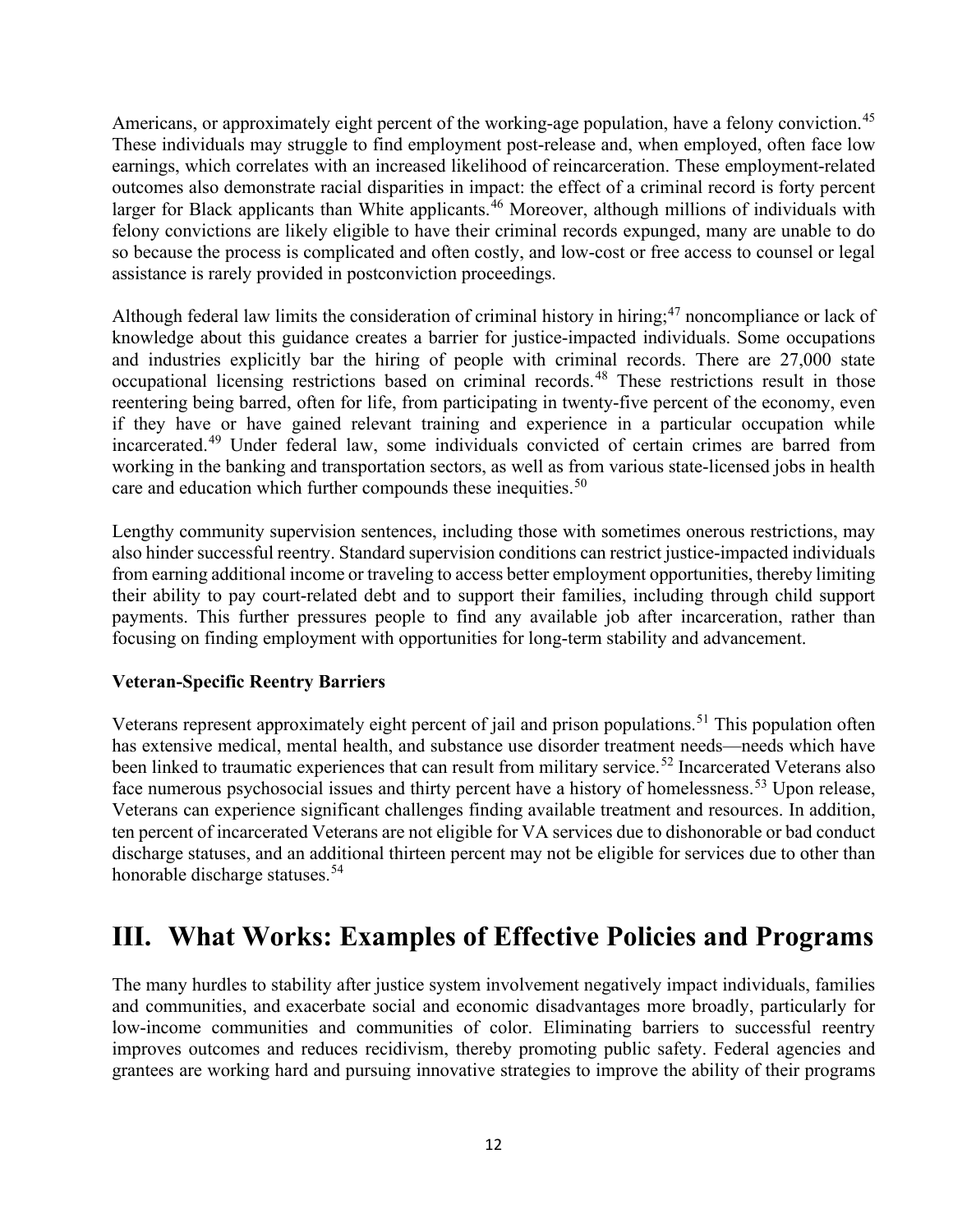<span id="page-12-0"></span>and services to assist justice-impacted individuals. Many of these strategies were creative solutions developed as a direct response to increased barriers experienced due to the COVID-19 pandemic. **Programs, Policy, and Guidance**

#### *Housing*

HUD has long been focused on access to housing for justice-impacted individuals, issuing guidance in 2016 clarifying that the overbroad use of criminal records as the basis for denying admission to housing by landlords and HUD-assisted housing providers may place them at risk of violating the Fair Housing Act, given the over-representation of people of color in the criminal justice system.<sup>[55](#page-30-4)</sup>

The guidance emphasized that while landlords and housing providers may conduct criminal history screening among applicants, such screening must be supported by reliable evidence that the landlord or housing provider's policy or practice of making housing decisions based on criminal history actually assists in protecting resident safety and/or property. While the guidance focused on race and national origin, the same principles apply to discrimination because of disability, since various studies have shown that the criminal justice system also disproportionately impacts people with disabilities.<sup>[56](#page-30-5)</sup>

Stakeholder feedback revealed that many HUD-assisted housing providers had not modified their policies and practices to adhere to the 2016 guidance and continued to make overly broad use of criminal records as the basis for denying access to HUD programs. As a result, on April 12, 2022, HUD issued an internal directive to principal staff to conduct an agency-wide review of all existing regulations, guidance, and sub-regulatory policy documents and to propose amendments that will reduce barriers to housing for persons with criminal histories or their families and make HUD programs as inclusive as possible. This review is intended to reinforce the 2016 guidance that criminal records should not be taken at face value, or used in an over-broad manner to deny access to HUD-assisted housing, and is grounded in growing evidence that stable housing reduces recidivism and increases public safety and overly broad exclusions of people with criminal records does not increase public safety.<sup>[57](#page-30-6)</sup>

HUD also made policy changes that impact the formerly incarcerated as a result of the COVID-19 pandemic. Under general HUD policy, individuals who were deemed unhoused upon entry to a correctional facility are no longer deemed unhoused if detained or incarcerated longer than 90 days.<sup>[58](#page-30-7)</sup> However, waiver authority obtained through the CARES Act enabled HUD to expand access for formerly incarcerated people to HUD's unhoused programs and extended this timeframe to 120 days during the COVID-19 pandemic. In addition, the American Rescue Plan provided HUD with 70,000 Emergency Housing Vouchers, which were used to secure housing through partnerships with over 600 public housing authorities across the country. HUD used its statutory authority through the American Rescue Plan to establish alternative requirements with respect to mandatory and permissive prohibitions of admission for Emergency Housing Voucher applicants. Specifically, HUD eliminated the public housing authority's ability to deny admission for an Emergency Housing Voucher based on drug-related activity to ensure that the vouchers could be used to serve populations of homeless and atrisk of homeless individuals, including formerly incarcerated people, and to serve individuals struggling with drug addiction, as that addiction may be one of the root causes of the lack of housing. Prohibitions based on criminal activity regarding drug possession were considered separately from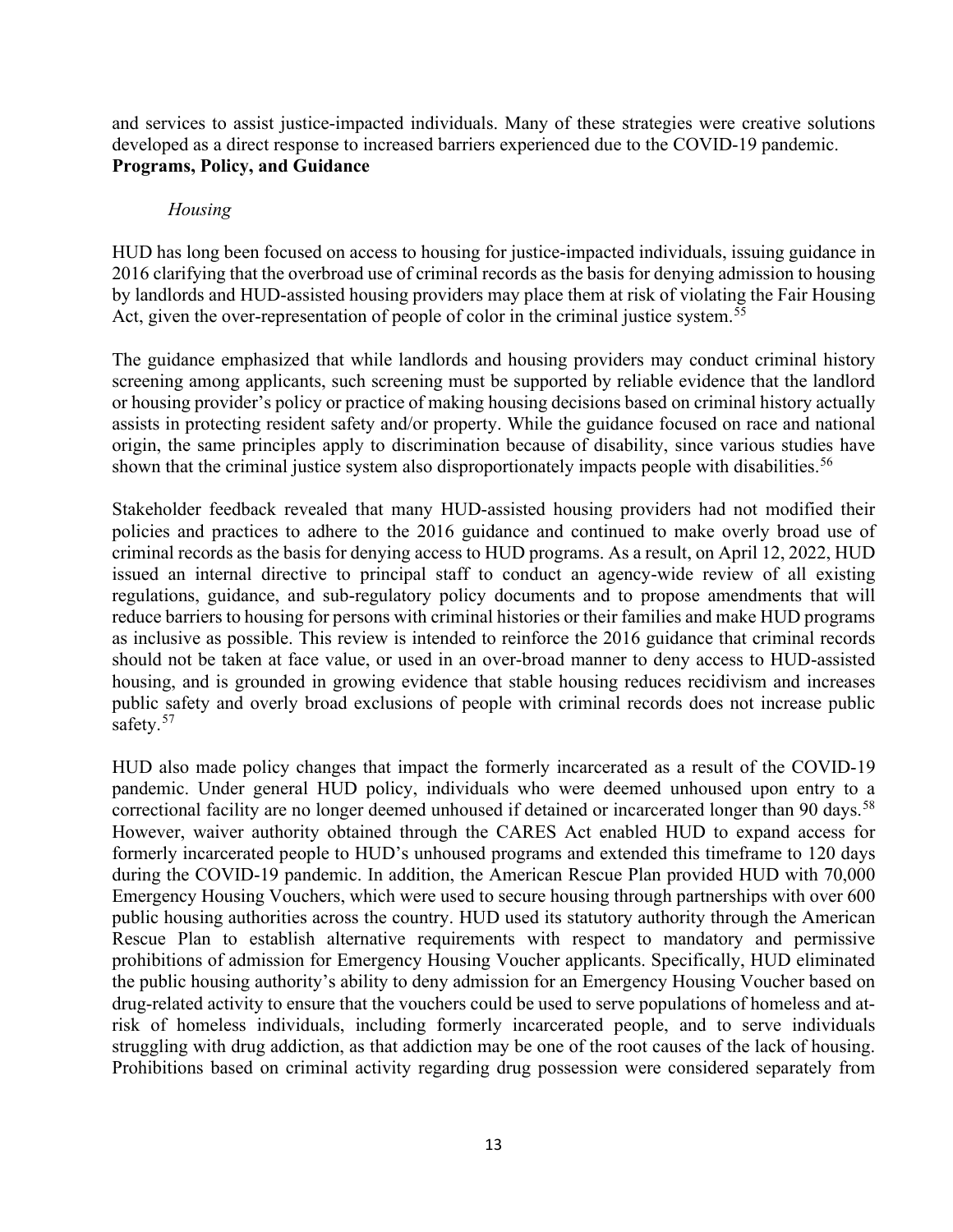criminal activity against persons (i.e., violent criminal activity) in a manner similar to the HUD-VA Supportive Housing (HUD-VASH) Program, discussed in more detail below.

In June 2021, HUD sent a letter clarifying that justice-impacted individuals were among the eligible populations for Emergency Housing Vouchers and encouraged public housing providers and their Continuum of Care partners to ensure that individuals released from incarceration were given consideration for the vouchers.<sup>[59](#page-30-8)</sup> HUD also emphasized its commitment to taking a comprehensive approach to addressing reentry housing needs, including developing tools and guidance to ensure that applicant screening and tenant selection practices avoid unnecessarily overbroad denial of housing to applicants on the basis of criminal records; reviewing existing HUD policies and regulations that limit access to housing and HUD assistance among those with criminal conviction histories; and publishing findings regarding the best practices on reentry housing programs.  $60$ 

#### *Health Care*

Given the prevalence of substance use disorders among those leaving incarceration, the easing of restrictions to access substance use disorder treatments due to the COVID-19 pandemic was particularly important for this population. In March 2020, in an attempt to reduce the risk of COVID-19 infection among patients and health care providers, HHS, through the Substance Abuse and Mental Health Services Administration (SAMHSA), issued an exemption to opioid treatment programs whereby a state could request an exception for all "stable" patients in a treatment program to receive 28 days of take-home doses of methadone, medication used to treat opioid use disorder.<sup>[61](#page-30-10)</sup> States could also request up to 14 days of take-home doses of methadone for those patients who were "less stable" but who the treatment provider believed could safely handle the medication at home.<sup>[62](#page-30-11)</sup> Similarly, in consultation with HHS, the Drug Enforcement Administration also issued guidance allowing authorized providers to prescribe controlled substances such as buprenorphine to new and existing patients with opioid use disorder via telehealth, without the need for an in-person medical evaluation.<sup>63</sup>

State authorities, patients, and treatment providers reported that these exemptions enhanced and encouraged the use of opioid treatment program services, and specifically resulted in increased treatment engagement, improved patient satisfaction, and few incidents of misuse or medication diversion. As a result of this positive feedback, in November 2021, SAMHSA extended the methadone take-home flexibilities for one year, effective upon the eventual expiration of the COVID-19 public health emergency and noted that the agency is considering mechanisms to make the flexibilities permanent HHS policy.[64](#page-30-13) In addition, HHS and DOJ intend to pursue rulemaking to allow continued flexibility for prescribing buprenorphine to patients via telehealth.

#### *First Step Act Implementation*

DOJ's Bureau of Prisons (BOP), in implementing the First Step Act, has put in place a new system of risk assessments and needs assessments for every incarcerated person, as well as dozens of evidencebased recidivism reduction programs and productive activities that correlate to areas of need. Over 82,000 people in BOP custody are currently participating in curriculum-based recidivism reducing activities, and thousands more are participating in work assignments, all aimed at preparing these individuals for their reentry to the community once their sentences are complete. The time credits system, created by the First Step Act, is helping incentivize individuals to participate in these education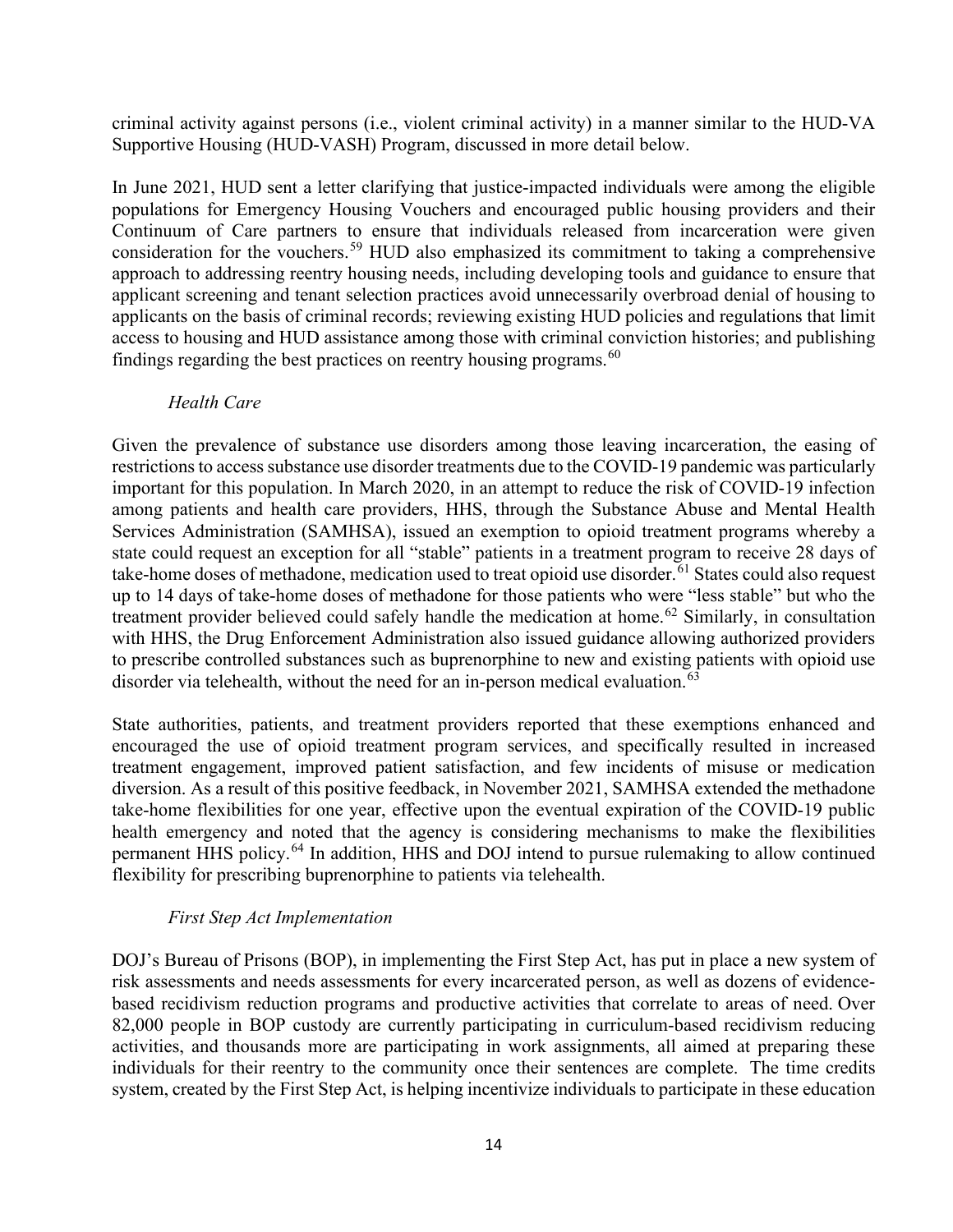programs, vocational trainings, and work assignments, as recommended based on their needs assessments. Because there are many disqualifying offenses and prior convictions in the First Step Act, not every person serving a term of incarceration in BOP custody is eligible to receive Time Credits towards pre-release custody or supervised release, but there are privileges associated with participation in recidivism reduction programs and productive activities for all in BOP custody. Cognizant of the effect that rehabilitation and reentry programs have on individual recidivism outcomes—and their concomitant effect on community and national public safety—and the complementary need to ensure that the implementation of the First Step Act does not exacerbate harmful disparities in the criminal justice system, DOJ will publish data that annually reflect how the First Step Act's disqualifying offenses and prior convictions result in those in federal custody being ineligible to earn time credits towards pre-release custody and supervised release, including by racial and ethnic groups, as slated in the Department's final Earned Time Credits rule published in January 2022. BOP's activities in this space are documented in the Department of Justice's annual First Step Act Report, published in April 2022.[65](#page-31-0)

#### <span id="page-14-0"></span>**Virtual Services**

When the pandemic began, most drug courts and reentry programs closed their in-person operations and either moved to virtual or remote services or halted proceedings altogether. As previously discussed, these changes created a barrier to accessing a number of reentry services, as providers were unable to begin in-person assessments and pre-release services in the carceral setting, and some clients lacked access to technology for services upon release. However, for some federal grantees, the use of virtual platforms has made it easier to provide services to justice-impacted populations, including greater access to court, behavioral treatment services, and recovery support services. Specifically, the use of remote services has reduced common barriers to access, such as transportation and associated costs, child care, and the need to take time off work.

Moreover, virtual adjustments allowed grantees, in many cases, to further tailor their services to the specific needs of their populations. Adjustments included lighter touch supervision for low-risk probation and parole populations, the adoption of new types of programs and services for high risk/high need groups, and greater flexibility in how and when program participants were able to access services.<sup>[66](#page-31-1)</sup>

During the beginning of the pandemic, two of HHS's reentry-related grantees, Time for a Change/Sweet Dreams in San Bernardino, California, and Serving Children and Adults in Need in Laredo, Texas, consistently have been able to serve more clients than their monthly client targets and had follow-up services rates near one hundred percent. Despite being restricted from in-person consultations with clients in carceral settings, these organizations have been able to build relationships with their clients during the intake process and maintain those relationships throughout participation in the program. The grantees utilized innovative strategies such as sending letters and postcards to clients while incarcerated and ensuring, when possible, the same staff follow the client through the program. The grantees also found that including families in activities and events was beneficial to keeping clients engaged.

VA's Veterans Health Administration (VHA) provides direct outreach and linkage services for Veterans who are engaged at all points of the criminal justice process. These services were significantly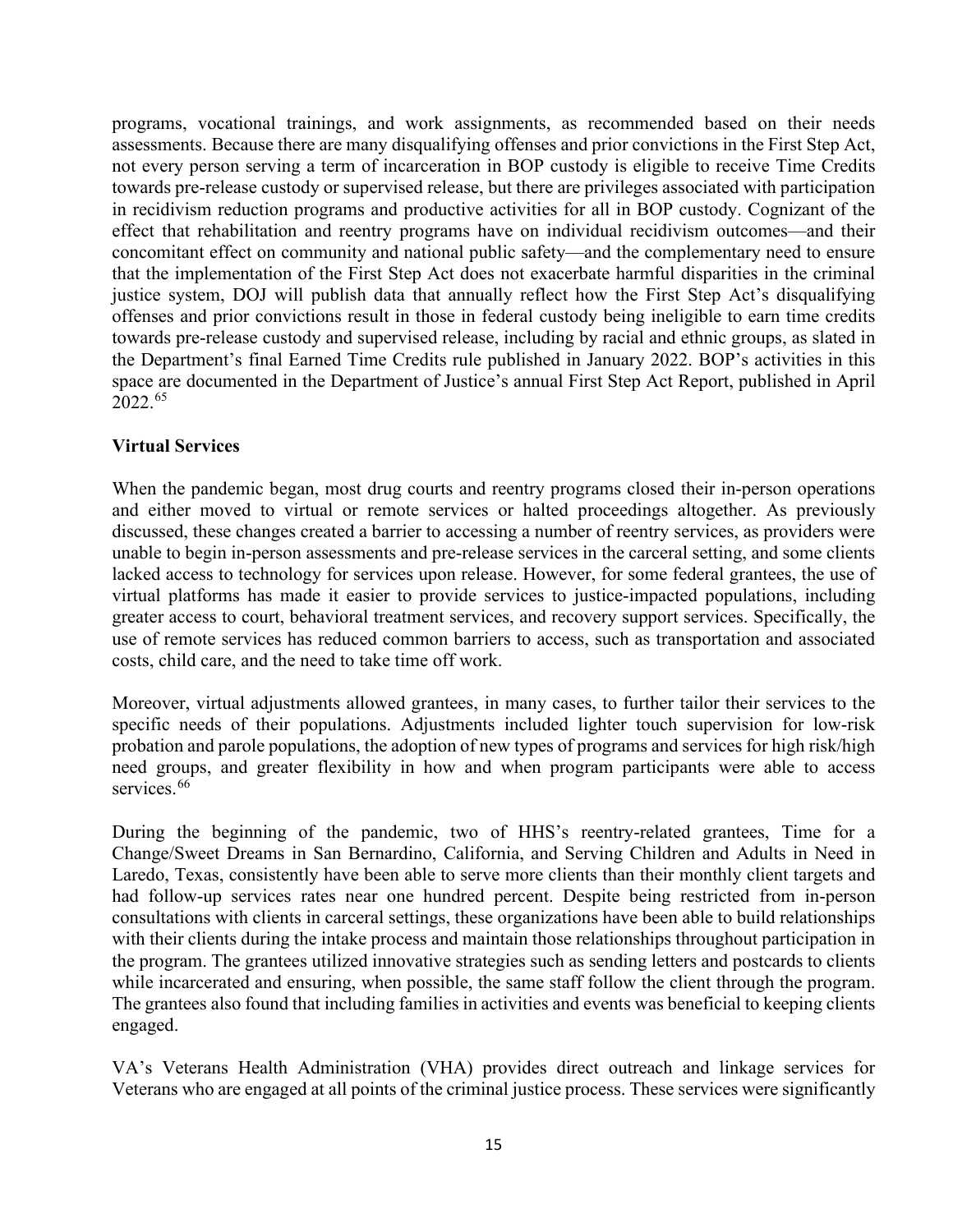impacted by the COVID-19 pandemic, as the widespread limitation of in-person visits at prisons, jails, and court facilities required operational adjustments to continue engaging justice-impacted Veterans. VHA's Veterans Justice Programs staff greatly increased their use of virtual outreach tools, including video and telehealth technology. In FY 2021, VHA used funding provided under the CARES Act to purchase data plans for VA-owned iPads. They then placed the devices in prisons, jails, and other criminal justice settings to enable contact between incarcerated Veterans and VA outreach staff. These VA-owned iPads are currently in use in 104 criminal justice partner facilities.

Incarcerated individuals who maintain supportive relationships with family members have better outcomes when they return to the community.<sup>[67](#page-31-2)</sup> With limitations and restrictions on in-person visiting due to the pandemic, access to affordable communications services became especially critical to incarcerated people, whose primary or only communications option is to purchase telephone services from providers that typically charge high rates. In May 2021, the Federal Communications Commission took steps to reduce these barriers that impede incarcerated people's ability to stay connected with family and loved ones by lowering the interstate rate caps on calling services in carceral settings and, for the first time, establishing caps on international calling service rates at all prison and jail facilities.<sup>[68](#page-31-3)</sup>

Finally, while the expansion of virtual services has expanded accessibility, in many cases it also resulted in the unintended consequence of excluding those that live in rural communities without access to broadband or internet. The RCC notes that efforts to pivot to remote services should be considered with an understanding of the full impact. The RCC's grant-making agencies, including HHS and DOJ's Office of Justice Programs (OJP), plan to continue to track performance across grantees, with a special focus on the impact of COVID-19 adaptations. Operational adjustments prompted by the pandemic that build upon earlier innovations that can be expanded or taken to scale will be included in forthcoming evaluations of funding grantees.

#### <span id="page-15-0"></span>**Wraparound Reentry Services**

Federal funding has played a critical role in supporting research and evidence-based reentry programs and services. These programs and services address the needs of, and barriers faced by, people leaving incarceration and returning to communities across the nation as well as formerly incarcerated individuals and individuals with criminal legal histories. One of the oldest federal reentry programs is DOJ's Second Chance Act (SCA) grant program that supports state, Tribal, local, and territorial governments and nonprofit organizations in making general system improvements and providing a wide range of reentry services. Since 2009, more than 850 SCA awards have been allocated to grantees across 49 states, Washington D.C., Guam, and Puerto Rico.

Many SCA awardees, including Project Ready in Muskingum County, Ohio, are engaged in a wide range of efforts to support reentry. Project Ready aims to reduce repeated incarceration of adults, especially among those facing poverty, mental health conditions, and/or substance use disorders, by coordinating services and providing focused mentoring. Through its efforts, Project Ready helps those in carceral settings successfully transition to independent living. In its first year, the total recidivism rate for Project Ready participants was eleven percent, well under the thirty-one percent rate of recidivism for the county overall. In addition to reducing recidivism, Project Ready successfully partnered with multiple agencies and organizations within the local and adjacent communities. Individual care plans were developed for each participant and immediate needs such as SNAP benefits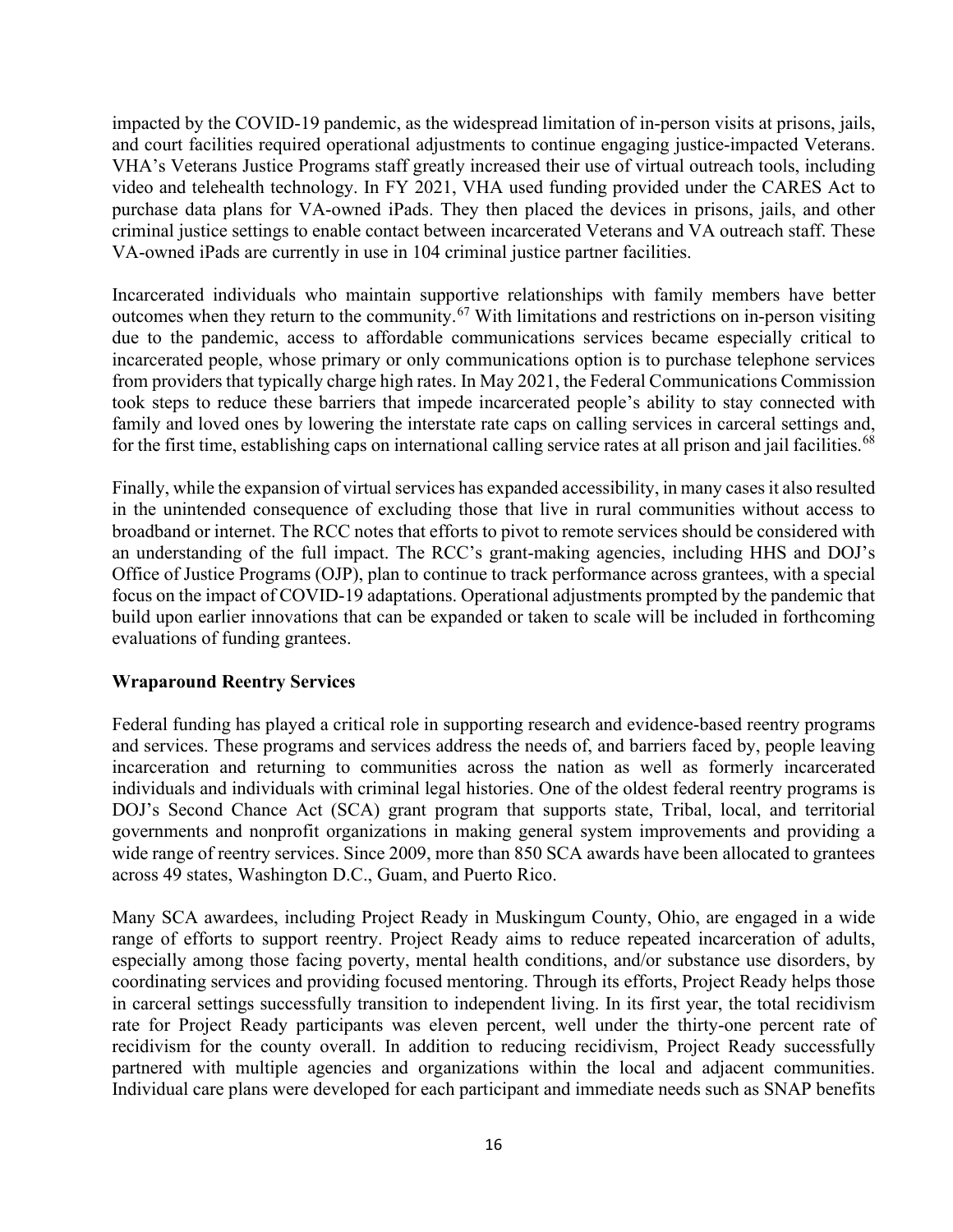and Medicaid were obtained in nearly all cases. Moreover, as a result of the program's efforts, additional housing was developed within the community to help meet the needs of the reentry population.

In addition to food benefits to address nutrition insecurity, SNAP beneficiaries may be eligible to receive employment, training, and related supportive services through SNAP E&T. The program is flexible, allowing state agencies to tailor services and supports to the needs of participants and the communities in which they live.<sup>[69](#page-31-4)</sup> SNAP E&T funds can further support participation in adult education and high school equivalency classes, postsecondary education, and vocational training and other job training activities, by helping cover the costs of such supports as child care, transportation, and expenses related to participation in SNAP E&T.

One reentry service provider, the Center for Employment Opportunities (CEO), emphasized that SNAP E&T partnerships were particularly crucial during the pandemic, as the federal program provided stability when state and local funding and private philanthropy fluctuated due to the economic uncertainty of the time. CEO reported that approximately seventy percent of their Colorado participants were enrolled in SNAP E&T, receiving paid work-based learning from CEO and access to support services, like reimbursement for commuting costs and fees in obtaining vital documents upon release. As a response to the COVID-19 pandemic, in 2021, the government of Colorado identified SNAP E&T as a capacity-building program for underserved communities and provided additional state investment into E&T vocational services, increasing reimbursement for state reentry partners like CEO.<sup>[70](#page-31-5)</sup>

Further, the VA is developing a new grant program that will fund a wide range of civil legal aid for Veterans who are homeless or at risk of homelessness. Although the grant program is not reentry specific, the legal services funding will undoubtedly address issues commonly encountered during the reentry process, including those related to housing, family law, and record expungement. In addition, as a way to better serve reentering individuals more broadly, DOJ's OJP encourages reentry-related grantees to use grant funds to address collateral consequences of convictions, including expungement of old criminal records when that remedy is available under the law, noting that using funds for these purposes has been previously allowable but not expressly specified in prior grant programs.

Finally, HHS has conducted research on interventions to divert people, particularly those with serious mental illness and substance use disorders, away from the criminal justice system entirely.<sup>[71](#page-31-6)</sup> Mental Health Block Grants provide treatment and recovery support services to adults with Serious Mental Illness and children with Serious Emotional Disturbances. These grants, including COVID Relief Supplement funds, permit the use of funds supporting care coordination to promote pre-adjudication or pre-sentencing diversion, providing care during gaps in enrollment after incarceration, and supporting other efforts related to enrollment for providing community mental health services.

#### <span id="page-16-0"></span>**Interagency Collaborations**

Interagency collaborations have been a successful strategy for reentry programming during the pandemic, when access to services has been limited. RCC agencies have been working together to provide comprehensive programs that address the range of needs and supports required for reentry.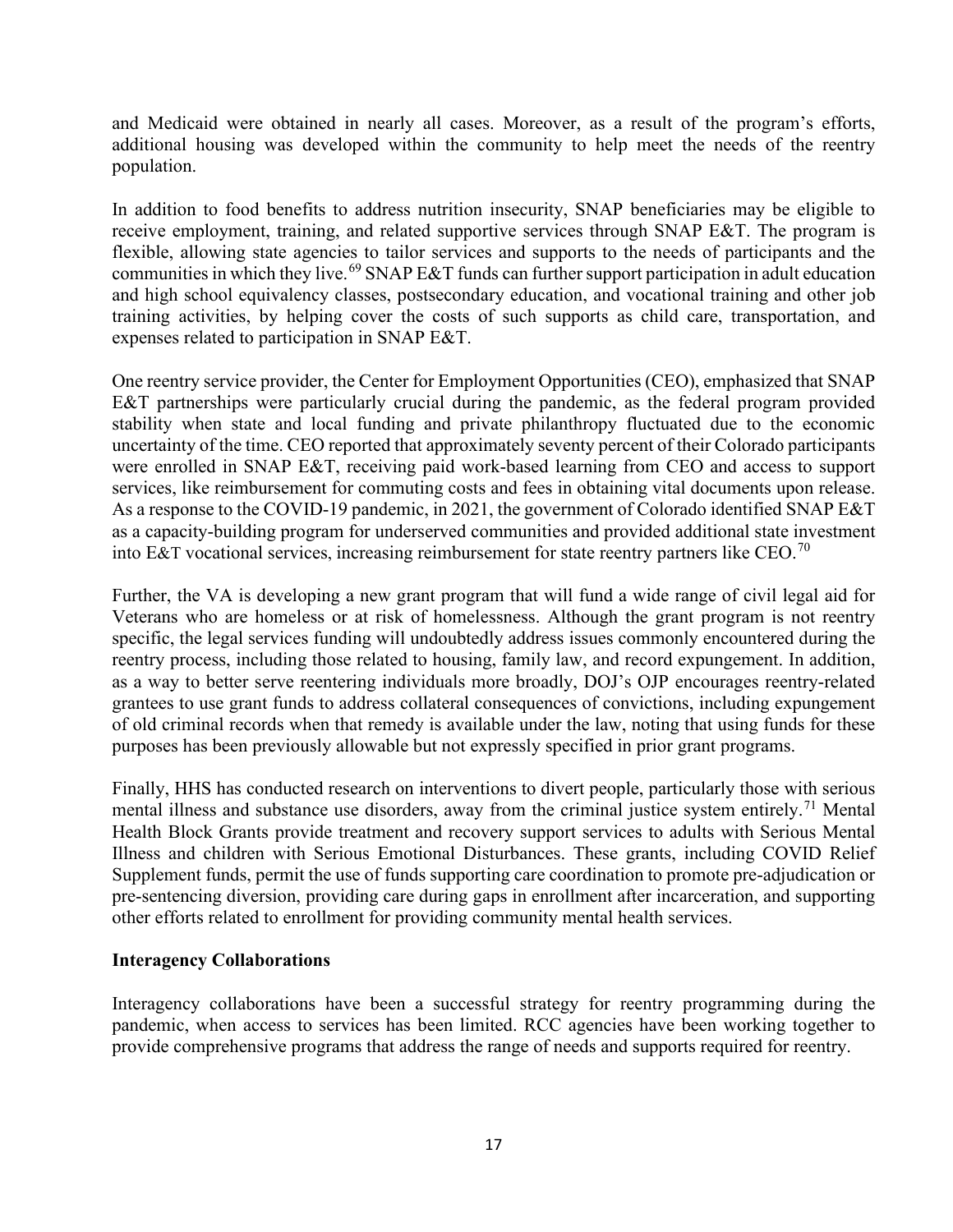**"Returning citizens bring skills and persistence to the workforce that are valuable to employers. The Department is dedicated to expanding employment opportunities for returning citizens who deserve to be supported with opportunities to succeed."**

**SECRETARY OF LABOR MARTIN J. WALSH**

For example, in 2018, BOP and DOL partnered to establish a National Apprenticeship Program to promote Registered Apprenticeships for incarcerated individuals. Through this program, individuals in BOP facilities have the opportunity to obtain industry recognized skills and nationally recognized DOL credentials, rather than the state level certifications that had previously been earned in BOP Registered Apprenticeships. The national certification process enhances participants' ability to secure meaningful employment following release. This collaboration further allows individuals who complete a program in one state and release to another to obtain a federal credential that is applicable across the country. BOP currently offers 165 Registered Apprenticeships ranging from 2,000 to 8,000 hours, with over 2,000 enrollees. Even during the height of the pandemic in 2021, 706 individuals completed the program and received DOL certification. Further, beginning in fiscal years 2022 and 2023, DOJ and DOL will partner to

provide intensive job training in selected BOP facilities followed by intensive, individualized reentry support during halfway house or home confinement.

HUD and DOJ have previously partnered to administer the Juvenile Reentry Assistance Program (JRAP), targeting youth aged 24 or below who reside in public or Section 8 housing, or who would be residing in public or Section 8 housing but for their criminal record. The goal of JRAP was to increase opportunities for these youth to pursue education, gain financial literacy, find work, and secure affordable housing. To accomplish these goals, the agencies provided grant funding to PHAs that had established a partnership with nonprofit civil legal aid organizations that focused on expunging, sealing, or correcting criminal records and providing other services to assist with mitigation and prevent collateral consequences of convictions or other contact with the criminal legal system. From 2016 to 2019, JRAP awarded over \$2 million to 21 PHAs nationwide. The housing authorities channeled most of these fundsto civil legal aid providers. Approximately 1,000 youth were served through the program. This population was 84% Black, largely between the ages of 17 and 24, and lived in public housing (with a smaller percentage living in Section 8 Housing). As a result of JRAP funding, 644 expunging, sealing, or correcting criminal records cases were opened, and 262 (40%) of those cases were successfully granted. Other mitigation interventions included legal services related to driver's licenses and identification, housing, financial obligations, school readmission, and alternative discipline. The program also assisted the served youth populations with the payment of fines and debts, and with obtaining penalty waivers, and new employment and public benefit opportunities.

JRAP ceased in 2019. However, lessons learned from the comprehensive approach of the program were integrated into other HUD grant programs. In particular, after JRAP, the Residential Opportunity and Self Sufficiency Program (ROSS) specifically notified grantees that ROSS coordinators could assist in connecting residents to legal aid and other providers for expunging, sealing, or correcting criminal records or securing certificates of rehabilitation. Further, in 2016, HUD and DOJ launched the Pay for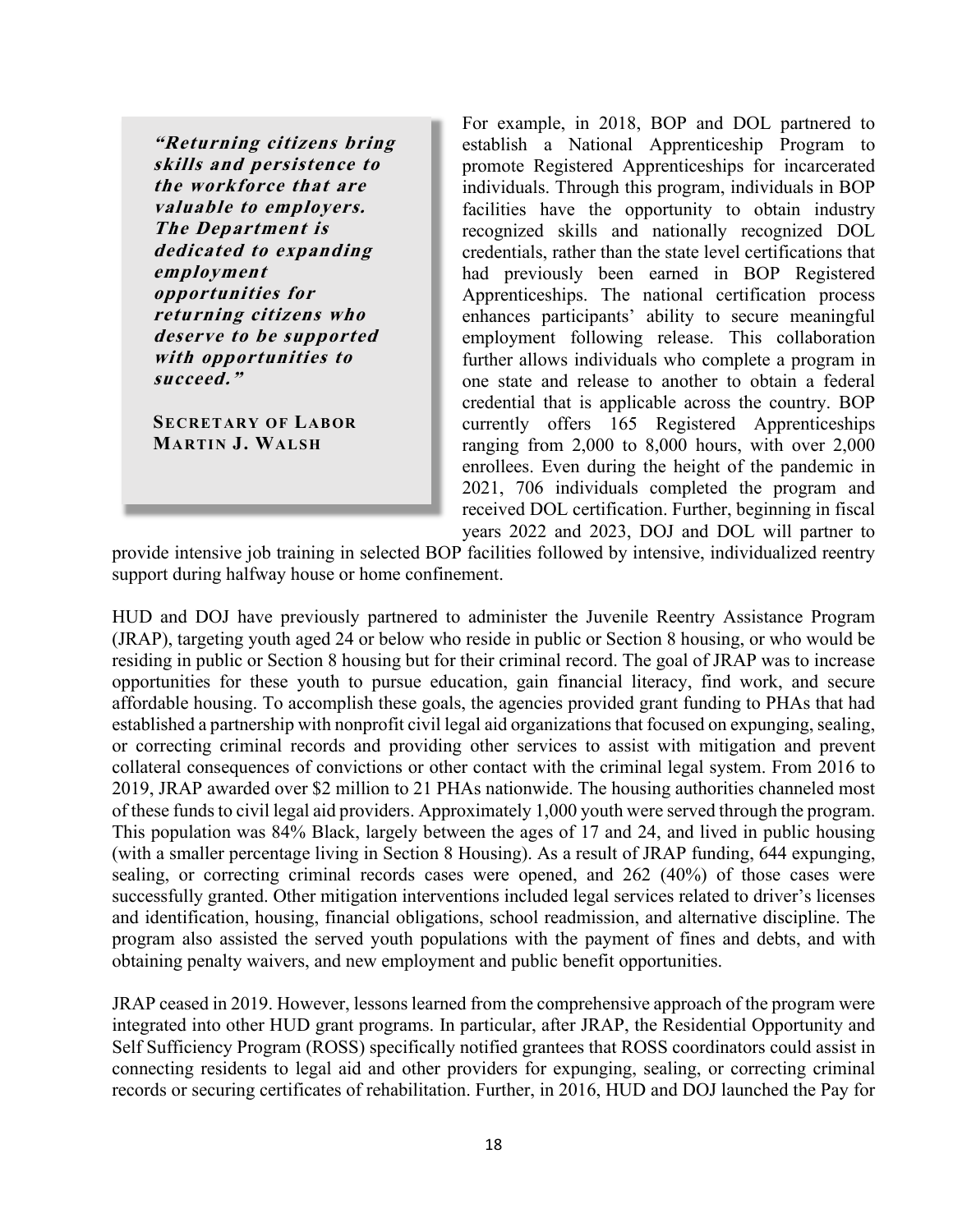Success (PFS) Permanent Supportive Housing Demonstration. PFS is an innovative financing model that leverages philanthropic and private dollars to provide up-front financing, with the government paying after they generate results (i.e., "pay for success"). One PFS grantee in Los Angeles used the model to expand jail diversion, housed over 349 people at some point throughout the demonstration, and made over \$2.2 million in success payments to investors based on observed participant outcomes. The PFS research team is currently analyzing the full range of data for the Demonstration, with a report expected later this year.

ED is collaborating with DOJ as part of the full restoration of Pell Grants in approved prison education programs, which will expand opportunities for individuals who are incarcerated to access and engage in postsecondary education. Incarcerated people who participate in postsecondary education and training programs are forty-three percent less likely to recidivate than those who do not.<sup>[72](#page-31-7)</sup> In fact, every dollar invested in prison-based education conservatively yields \$4 to \$5 in taxpayer savings in reduced incarceration costs.[73](#page-31-8) Through the collaboration, ED and DOJ are providing technical assistance to college programs operating under the Second Chance Pell pilot program. ED and DOJ also meet regularly to discuss emerging issues for justice-impacted individuals pursuing higher education.

While not limited to justice-impacted Veterans, HUD-VASH is a collaborative effort that pairs HUD's Housing Choice Voucher rental assistance with VA case management and supportive services, including substance use counseling and other supports necessary to aid in recovery and maintain housing in the community. This model attempts to address the confluence of needs faced by the Veteran population and recognizes that providing an individual with safe housing serves as a critical first step in helping the individual recover from addiction. Using broad waiver authority, HUD established that by agreeing to administer the HUD-VASH program, a PHA is relinquishing its authority to determine the eligibility of families in accordance with regular Housing Choice Voucher program rules and PHA policies, with some exceptions. Specifically, PHAs do not have the authority to screen any potentially eligible family members or deny assistance for any grounds normally permitted under 24 CFR § 982.552 (broad denial for violations of HCV program requirements) and § 982.553 (specific denial for criminal activity and alcohol abusers), with one exception.<sup>74</sup>

#### <span id="page-18-0"></span>**Prioritizing perspectives from those with lived experience**

Many federal agencies are focused on centering the subject-matter expertise of justice-impacted individuals in their reentry efforts. For example, in July 2021, DOJ's OJP posted a [Visiting Fellows](https://bja.ojp.gov/sites/g/files/xyckuh186/files/media/document/O-BJA-2021-152002.pdf) Program solicitation, which sought applicants with justice system experience to work collaboratively on specific strategies that build on and improve investments in reentry and reintegration. OJP selected two applicants to fund under this category, whose work will focus on strengthening outcomes for justice-impacted individuals. In addition, during FY 2022, the VA's Veterans Justice Programs will fund new peer support specialist positions at VA facilities to work specifically with justice-impacted Veterans. These peer specialists, themselves Veterans who have gone through the transition from jail or prison to the community, will assist other Veterans in navigating reentry and minimize triggers or issues that lead back to the justice system. The peer support specialist positions are an expansion of the existing VA justice-impacted programming model, which has previously relied on interventions only by licensed clinical outreach staff.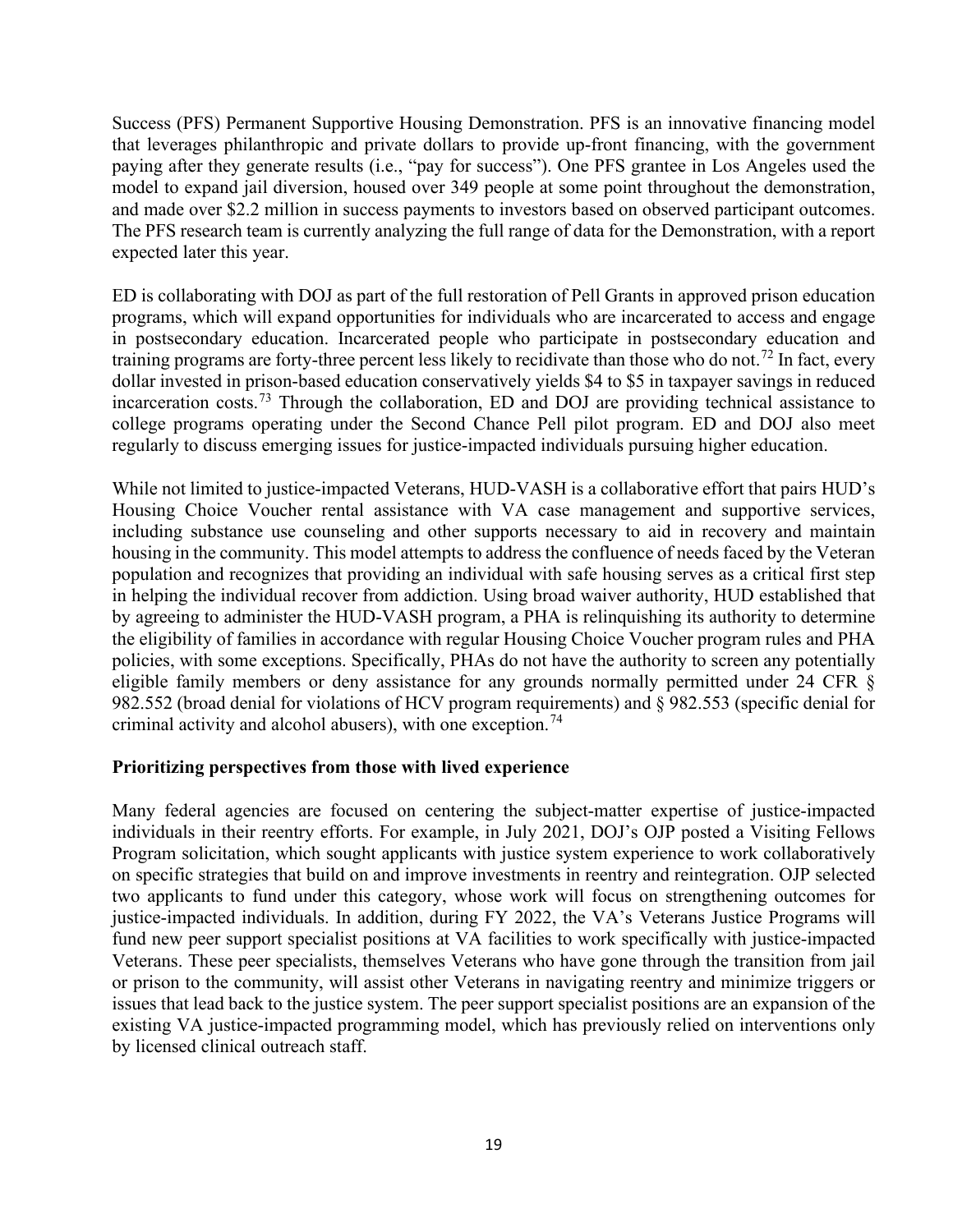# <span id="page-19-0"></span>**IV. Recommendations to Further Reduce Barriers to Successful Reentry**

While this report highlights some innovative steps that agencies and community partners have taken and are taking to eliminate barriers to reentry, the federal government has much more to do. Pursuant to the First Step Act of 2018 (FSA), this report must also include "recommendations for Congress that would further reduce barriers to successful reentry."<sup>[75](#page-31-10)</sup> Though it is by no means an exhaustive list, this section proposes recommendations and considerations for actions that both RCC member agencies and Congress can take to further facilitate successful reintegration, with a particular focus on needs related to housing, food security, health care, education, and employment. In addition, this section emphasizes the need for good data collection and assessment practices and robust funding language to ensure the most successful program results for justice-impacted individuals. Finally, the section highlights the benefits of targeting solutions to specific populations and proposes investment and research in supervision-related reforms that reduce recidivism and strengthen communities.

#### **DATA COLLECTION AND FUNDING LANGUAGE**

Common recommendation themes that emerged across issue areas involved improved data collection and broader funding language. Specifically, agencies and stakeholders emphasized the need for federal agencies to find innovative ways to incentivize good data collection and assessment efforts. This is important both on the front end, to understand where services are most needed, and on the back end, to evaluate whether services are effective, useful, and equitable across various demographics. ED's Office of Federal Student Aid serves as an example. Particularly in light of congressional restoration of access to Pell Grants for incarcerated individuals, Office of Federal Student Aid continuously evaluates its policies, procedures, and operations to identify areas where incarcerated students may face barriers to applying for and receiving federal student aid. As a result of its evaluation, Office of Federal Student Aid has initiated changes to its systems to remove or mitigate these barriers, including developing a process for identifying incarcerated individuals to take special steps to limit barriers or challenges to those students. Office of Federal Student Aid has also initiated changes to its systems to improve data collection about incarcerated students and their receipt of federal student aid.

Some RCC agencies cautioned that grantees who do not proactively focus on reentry or providing services to individuals with criminal records may avoid or intentionally exclude this population from their participant pool due to real and perceived increased difficulties in serving the reentry population, particularly when those grantees are evaluated on their participants' successfully finding employment and/or meeting other service needs. Changes to funding language that would require or encourage grantees to serve individuals with justice system involvement would be helpful to ensure that this population can benefit from a broader array of federal grant funds. To support this effort within HHS, the HHS Reentry/Criminal Justice Working Group developed strategies to encourage more grantees to open their participant pool to individuals with criminal records. These strategies include giving additional points to grant applicants that will include justice-impacted individuals in their participant pool, reserving funds specifically for grantees that serve the reentry population, and encouraging grantees to partner with local, often smaller, organizations that are already providing services to individuals with criminal records.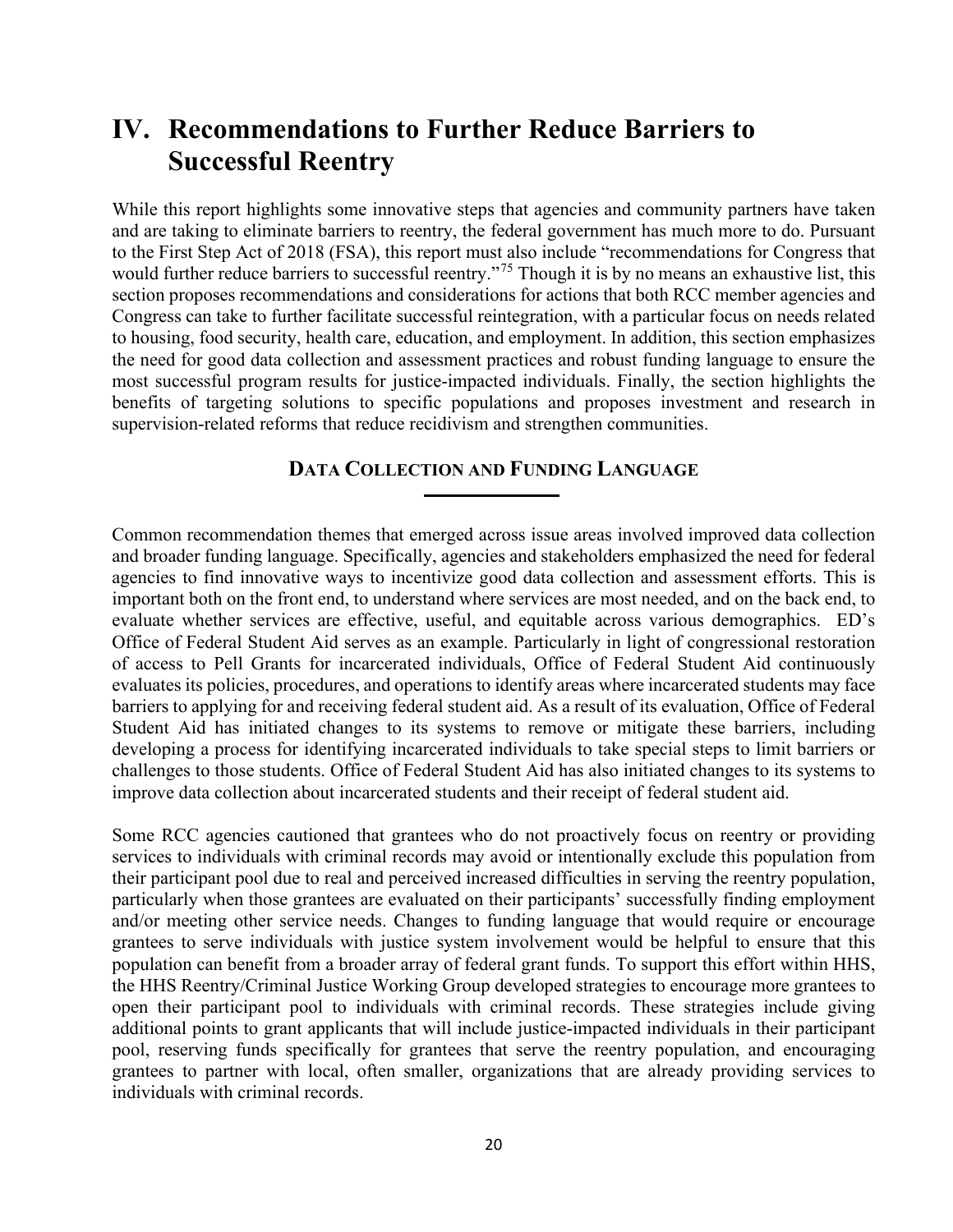RCC agencies are also exploring additional ways to include perspectives from justice-impacted individuals. One strategy would be to conduct outreach to organizations led by people with experience to raise awareness of funding availability and other opportunities for federal support and partnership. HHS has ongoing work directly related to engaging individuals with experience across a range of human services areas in federal programming, policy, and research and has published a brief on methods and emerging strategies.<sup>[76](#page-31-11)</sup>

While most of the recommendations related to better data collection and revised funding language involve actions that federal agencies can take, there is also an opportunity for Congress to assist. Legislative language and/or policy guidance ensuring that funding is eligible to serve individuals with criminal records could help to ensure that this population benefits from a broader array of federal grant funds. Legislation could also be used to authorize implementation grants to community-based nonprofits to operate comprehensive "one-stop" reentry centers and reentry service assistance hotlines.

#### **HOUSING**

<span id="page-20-0"></span>Many PHAs have taken steps to comply with HUD's best practices guidance<sup>[77](#page-31-12)</sup> and have revised policies and initiated programs to provide greater access to persons with criminal backgrounds. However, many housing providers continue to use rigid policies for evaluating criminal backgrounds that screen out individuals who committed non-violent crimes or whose criminal activity occurred many years ago. While PHAs have some discretion in setting their own criminal screening policies, HUD's 2016 guidance took a significant step in helping housing providers understand how the use of criminal records in their screening policies could lead to liability under the Fair Housing Act.<sup>[78](#page-31-13)</sup> HUD could further help PHAs and other housing providers by issuing criminal screening best practices and a sample policy to help PHAs and other housing providers implement HUD's guidance.

In addition, collaborations between HUD and other agencies, like the HUD-VASH program with the VA and the JRAP with DOJ, provide comprehensive services that address the range of needs and supports required for reentry, including robust housing counseling, with a specific focus on assisting persons with criminal histories identify and locate affordable housing and housing options in areas of opportunity. With congressional funding support, HUD could reinitiate programs like JRAP; however, rather than being restricted to youth, the program could be expanded to a larger HUD-assisted population, including public housing and Housing Choice Voucher applicants.

With Congressional authorization, HUD could also encourage and, in within its statutory basis, incentivize PHAs and other housing providers to provide housing opportunities specifically targeted to people involved in the criminal justice system. Many housing providers have engaged in partnerships and efforts to proactively improve access to federal housing assistance for justice-involved people, as well as to create housing that is specifically intended to support reentry to the community. These include examples where PHAs have partnered with reentry organizations and corrections agencies to adopt admissions preferences for people leaving prison or jail who are receiving reentry services. In addition, some communities have also created permanent supportive housing models for people reentering the community from incarceration who have experienced or are at high-risk of experiencing homelessness.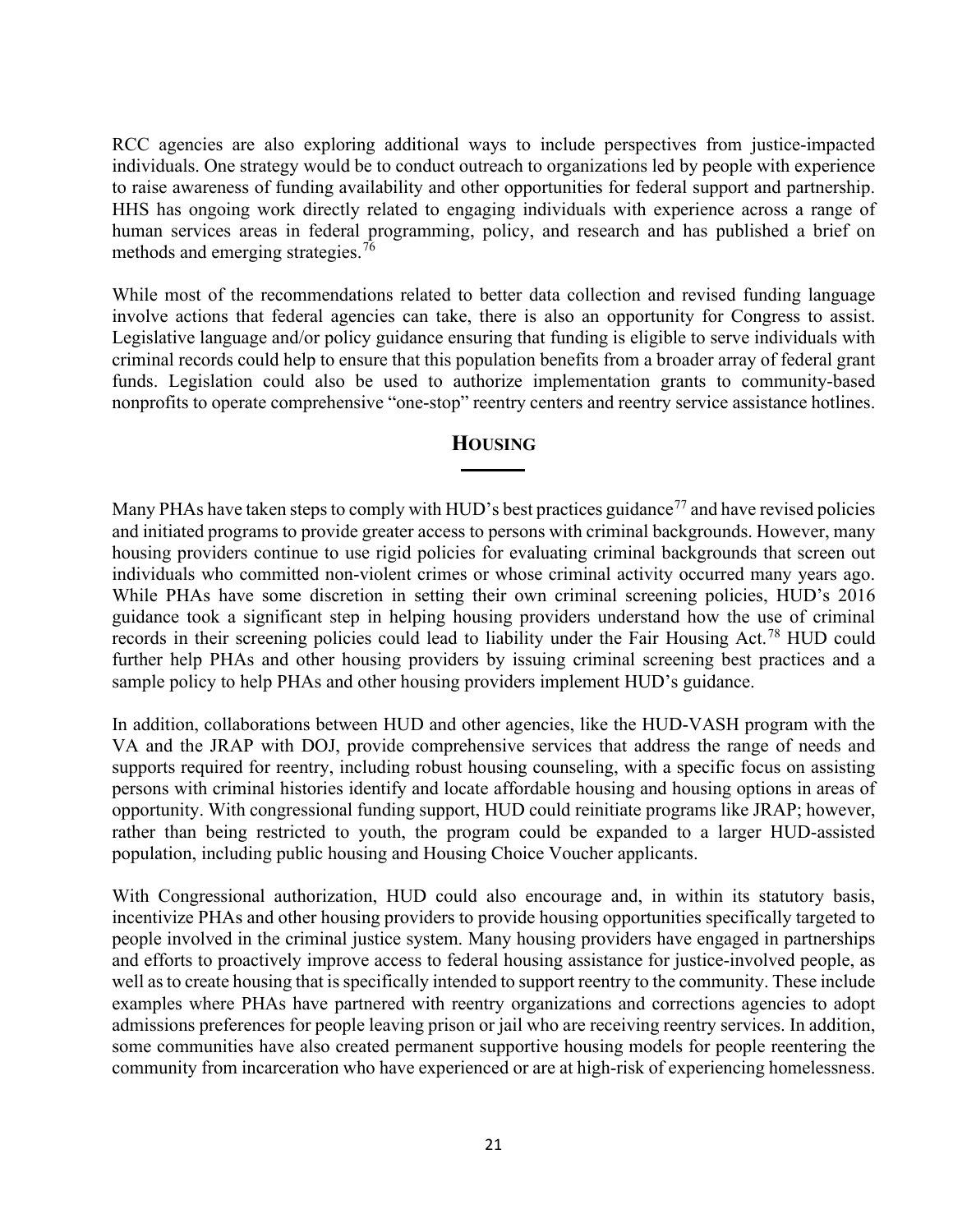Finally, several legislative bills have been proposed to address a wide-range of housing-related barriers to reentry. These bills include requiring that public housing authorities consider specified factors, including evidence of rehabilitation, before denying or terminating assistance based on criminal conduct and limiting the types of "covered criminal conduct," that may bar admission to federally assisted housing. Legislation has also been proposed to repeal existing laws that makes individuals convicted of offenses involving the possession of a controlled substance ineligible for federal benefits for up to one year, and that allow public housing agencies to obtain information from drug abuse treatment facilities. These types of legislative efforts to eliminate barriers and collateral consequences to convictions could further facilitate successful reentry.

#### **FOOD SECURITY**

<span id="page-21-0"></span>Restoring access to food benefits for those with a felony drug conviction could provide basic support and reduce food insecurity for formerly incarcerated individuals and families. Specifically, as proposed by President Biden in the American Families Plan, Congress could repeal the lifetime ban that prohibits individuals convicted of certain offenses related to the possession, use, or distribution of a controlled substance from receiving SNAP benefits or assistance under programs funded by TANF block grants.<sup>[79](#page-31-14)</sup> In addition, currently, unless

*"USDA is committed to examining barriers to reentry for individuals returning from incarceration and identifying efforts to improve food security for this population."*

**SECRETARY OF AGRICULTURE TOM VILSACK**

specifically excepted, individuals residing in carceral facilities do not constitute a household. Congress could address this issue with legislation that stipulates that individuals who are incarcerated but scheduled to be released within a certain period of time would qualify as individual households for purposes of SNAP eligibility.

<span id="page-21-1"></span>Legislation that allows individual food benefits for recently released individuals who are living in halfway or transitional housing facilities could further support reentry efforts by ensuring that these individuals have food security as they engage in training and employment outside of the residential facility.

#### **HEALTH CARE**

Access to quality health care is a critical component for successful reentry. Prior to the passage of the Affordable Care Act (ACA), most justice-impacted individuals did not meet Medicaid's income or categorical eligibility requirements, and typically would have been uninsured with limited access to needed services.<sup>[80](#page-31-15)</sup> Medicaid expansion for adults, made possible by the ACA, offered new opportunities to increase health coverage for the formerly incarcerated, contributing to their ability to access care and reduce recidivism risks.<sup>81</sup>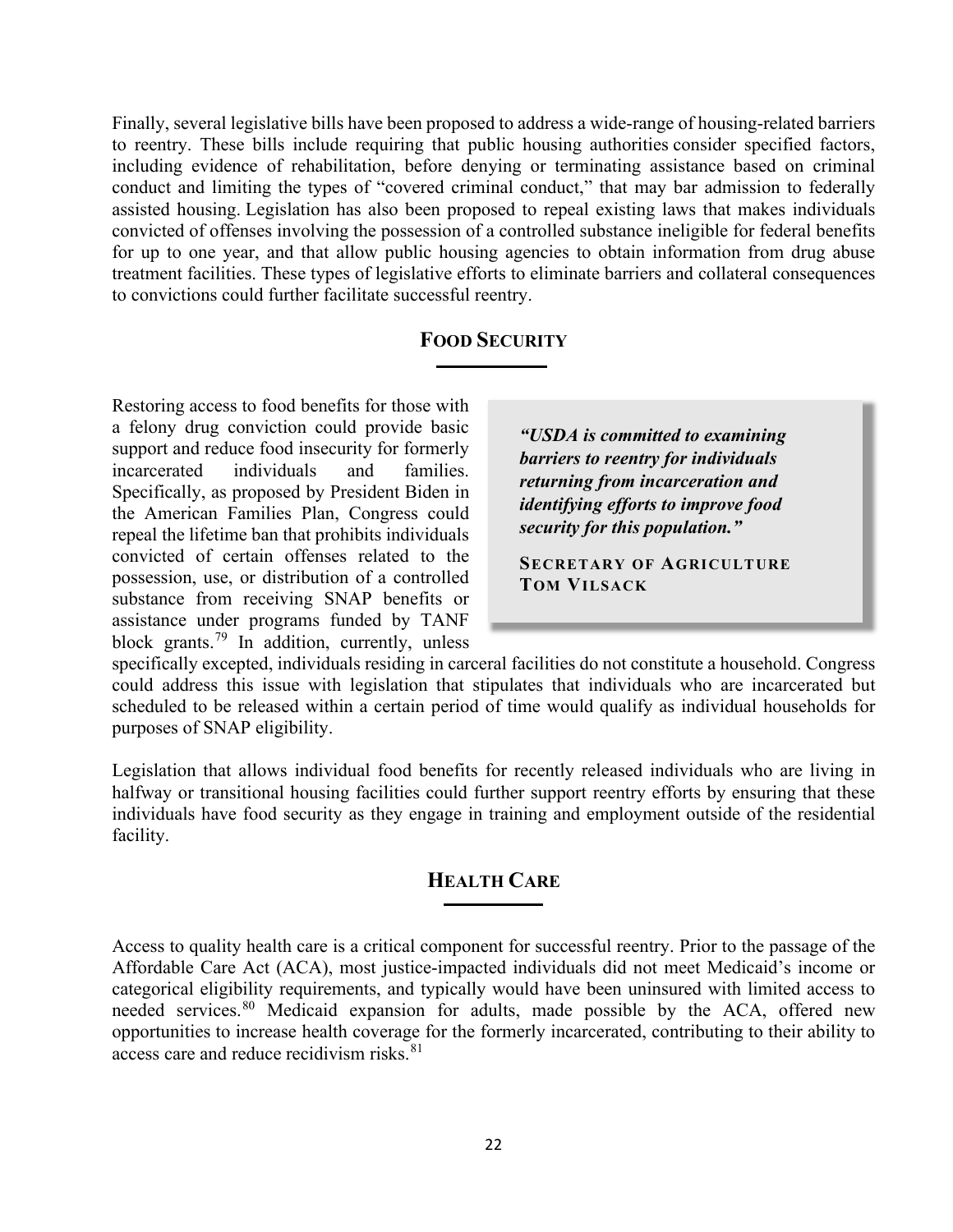HHS has issued guidance related to Medicaid as it relates to incarcerated populations.<sup>82</sup> In addition, as mandated by the SUPPORT for Patients and Communities Act, HHS convened a stakeholder workgroup to discuss innovative strategies and develop best practices to help incarcerated individuals and those releasing from carceral settings who are otherwise eligible for Medicaid, and to ensure continuity of coverage and seamless transitions back to the community. The development of further HHS guidance, informed by recommendations of the stakeholder group, is predicated on a future Report to Congress.

Further, jurisdictions should develop mechanisms to establish partnerships and referral mechanisms between the criminal justice system and other programs and services. Criminal justice authorities, including judges, state executives, police, and corrections officials, often have significant influence over the reentry process and experience. Criminal justice coordinating committees that include criminal justice authorities and representatives from other social service and health care programs should engage in both strategic program planning and coordinate on more day-to-day issues. For example, corrections officials should work with local community mental health and substance use providers to develop transition services, "warm handoff" release procedures, and a more integrated behavioral health system.

#### **EDUCATION**

<span id="page-22-0"></span>Congress's restoration of access to Pell Grants for incarcerated individuals in December 2020 represents a unique opportunity to improve reentry outcomes. Notwithstanding this significant effort to remove educational reentry barriers, additional resources and programs are needed to grow the educational continuum both inside and outside of correctional facilities. Federal agencies should continue to collaborate with correctional facilities and institutions of higher education to ensure that the facilities are able to implement and achieve educational supports for justice-impacted individuals notwithstanding their various operational, jurisdictional, and state law differences.

Technical assistance activities provided by ED under the Workforce Innovation and Opportunity Act (WIOA) will build capacity for integrated education and training programs, and industry credentialing specifically geared towards incarcerated individuals. Adult education programs in correctional facilities, funded in part under WIOA, provide some students who are incarcerated with services to attain a high school diploma or its equivalent. Other ED funding streams also provide support for education during incarceration. However, the disproportionate education gaps experienced by individuals who are incarcerated show much more progress is needed to prepare incarcerated individuals for postsecondary education, especially in light of the new eligibility for Pell Grants in prison education programs. Adult education programs in correctional facilities can provide stronger intentional on-ramps into postsecondary education. Also, additional investments in safe technology in carceral settings would help to supplement in-person learning and adapt to evolving educational platforms and methods of instruction.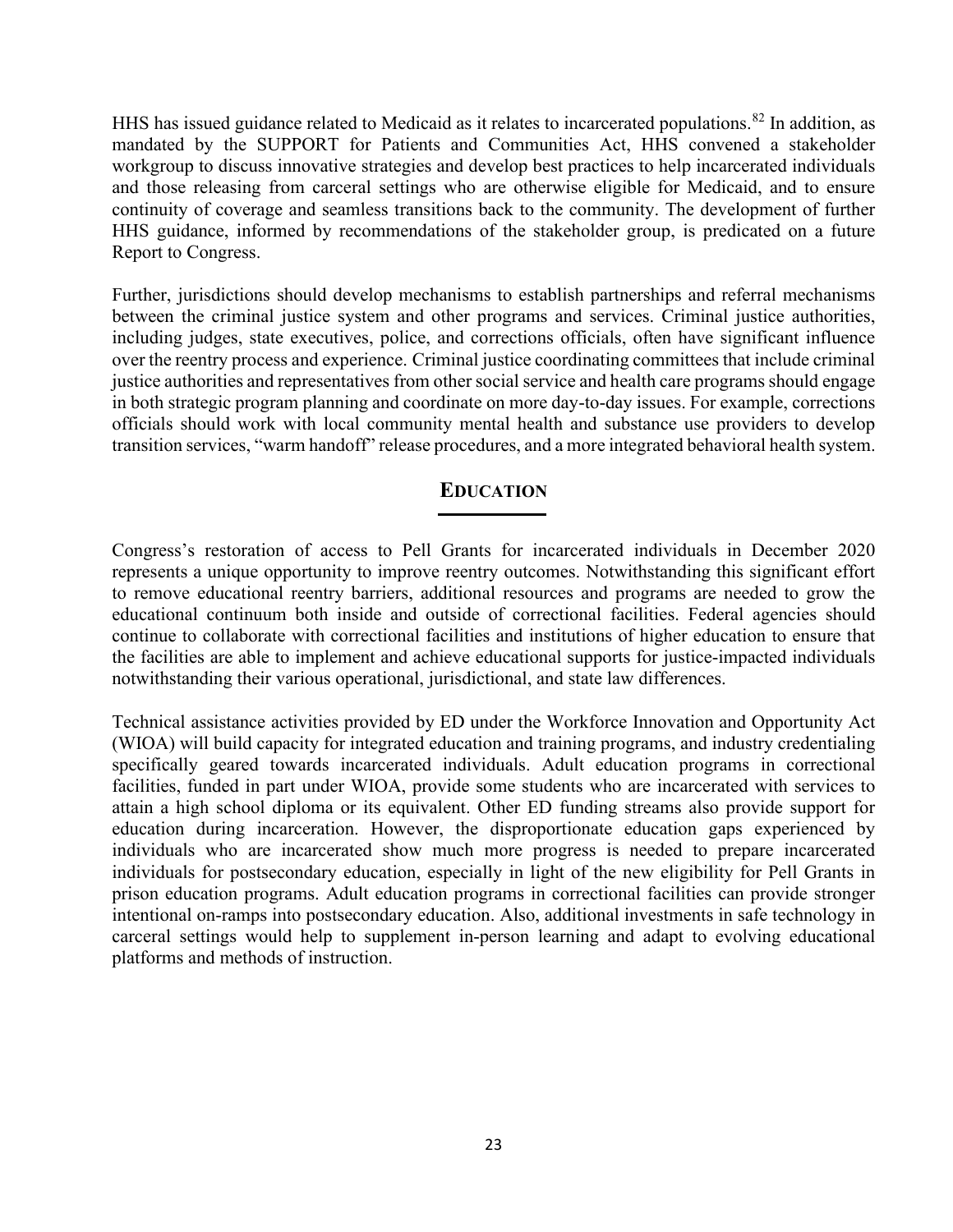Further, Title I, Part D, Subpart 1 of the Elementary and Secondary Education Act of 1965 is designed to provide educational services to neglected or delinquent children and youth in institutions for neglected or delinquent children and youth, in community day programs, and in adult correctional institutions so that these students can transition to schooling or employment, and in order to prevent

recidivism.[83](#page-32-1) However, despite research showing the very real benefits of keeping youth in the community at the local level, as opposed to correctional facilities at the state level, very few students served through Title 1, Part D, Subpart 1 are placed in community day or nonresidential educational programs.[84](#page-32-2) Prioritizing community day and nonresidential education under Title I, Part D, Subpart 1 in order to better address the needs of justice-impacted students should be an issue for further administrative and legislative consideration.

*"I am committed to ensuring that the Department works to serve currentlyand formerly incarcerated students well, and to increasing access to highquality post-secondary education for these students."* 

**SECRETARY OF EDUCATION MIGUEL CARDONA**

#### **EMPLOYMENT**

<span id="page-23-0"></span>DOL and BOP's collaboration through the National Apprenticeship Program helped ensure nationwide employment for participants upon release. DOL will continue to collaborate with agency partners to design programming to remove employment-related reentry barriers. The President's FY23 budget supports key investments in First Step Act implementation, including \$100 million for DOJ's BOP and DOL to develop a national initiative to provide comprehensive workforce development services to those in federal prison, both during their time in BOP facilities and after they are transferred to community placement.<sup>[85](#page-32-3)</sup> DOL and DOJ would also oversee evaluation to assess these programmatic efforts on recidivism, labor market outcomes, and other key metrics.

Further, states are increasingly enacting reforms to ease occupational licensing barriers for those with prior felony convictions; however, licensing restrictions vary dramatically. Some states continue to lack even the most basic protections for justice-impacted individuals seeking a license to work.<sup>[86](#page-32-4)</sup> Like the National Apprenticeship Program, any reentry-focused employment training should promote available licensing and credentialing tools so that justice-impacted individuals train for jobs that do not have barriers that would prohibit them from working in that industry upon release. Moreover, to facilitate post-incarceration employment, states should continue to develop systems and agreements needed for justice-impacted individuals to secure REAL ID, a driver's license or identification card that is also a form of federal identification, at the time of release.

#### <span id="page-23-1"></span>**TARGETED SERVICES**

VA programmatic efforts illustrate that targeting services to specific populations can be a successful strategy for reentry. Effective identification of Veterans in criminal justice populations is the vital first step toward facilitating access to needed VA services for Veterans upon release. VA's Veterans Reentry Search Service tool offers criminal justice agencies a free, accurate means of identifying Veterans among incarcerated and defendant populations. Additionally, obtaining accurate release information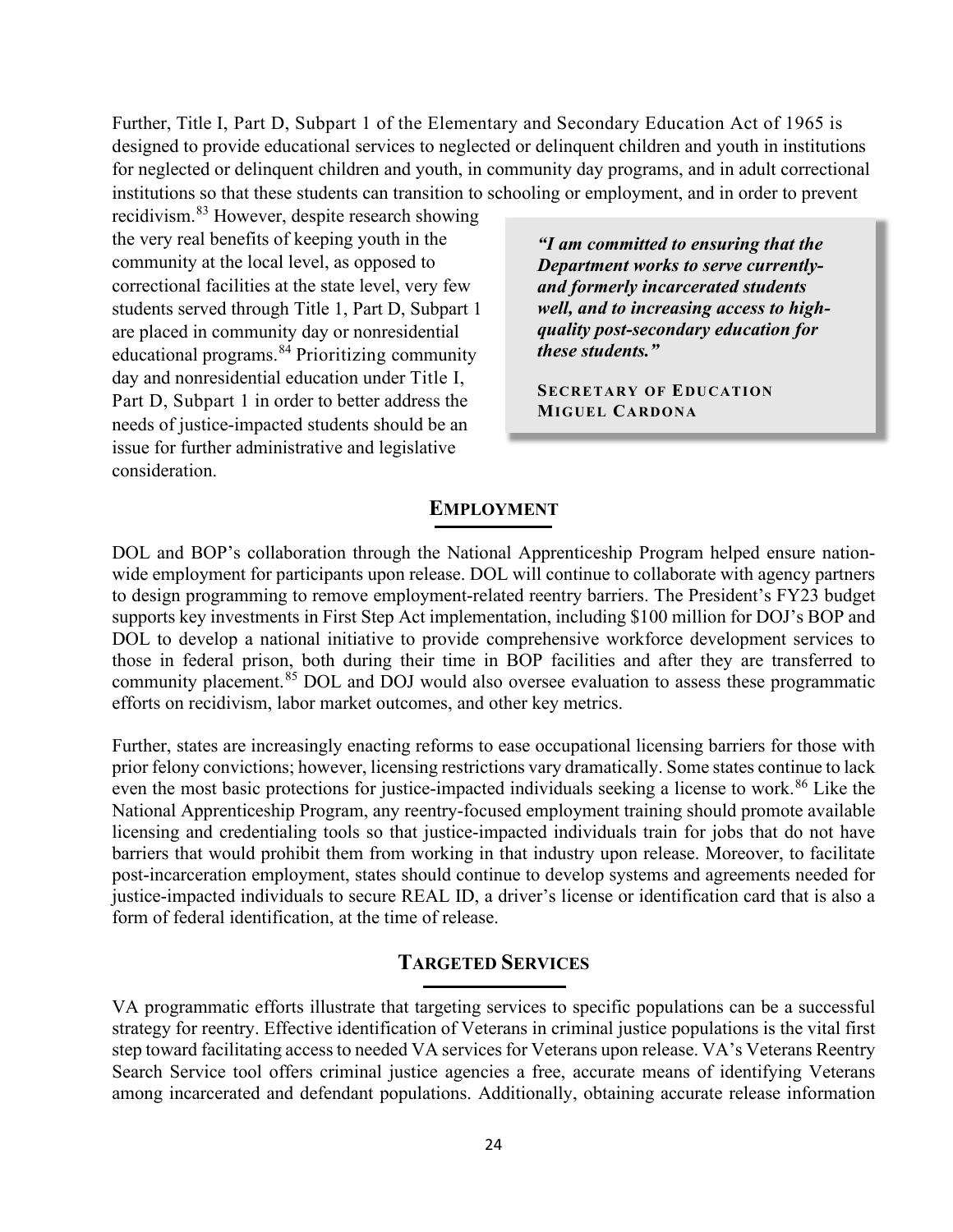from carceral facilities and federal partners may allow VA to expedite the restoration of VA benefits post-incarceration.

This targeted strategy could be replicated to support other groups of people needing reentry services, such as American Indians and Alaska Natives and survivors of human trafficking. DOJ's OJP has worked to address Tribal needs through Second Chance Act grant programs, as well as resources and opportunities specifically designed for Tribes. DOJ's National Institute of Corrections (NIC) provides training and technical assistance opportunities for Tribal corrections; however, this work represents a very small portion of NIC's portfolio. Given the unique cultural differences within the 574 federally recognized Tribes, and possible operational challenges of law enforcement and corrections efforts on Tribal lands, NIC would welcome the opportunity to work with interested Tribal communities to assist in developing programs for reentry focused on Indian Country jails. More broadly, while the reentry needs of American Indians and Alaska Natives in federal or state carceral settings—such as stable housing, food security, and access to health care, education, and employment—are generally the same as the rest of the justice-impacted population, the many unique cultural practices and diverse geographic locations presented warrant differing consideration. Services and programs that are responsive to these considerations would benefit American Indians and Alaska Natives returning from incarceration and to their communities.

In addition, federal funding and policy could encourage correctional facilities to consider new strategies to better serve individuals who have experienced trafficking and have criminal records due to their trafficking experiences. These efforts, including educating prison and jail staff about human trafficking, identifying those who have been (or are being) trafficked, and gathering intelligence that can be shared with law enforcement around perpetrators, should begin in prison and jails and continue after release. Survivors of trafficking who have been incarcerated require services to address a wide range of immediate, ongoing, and long-term needs. HHS published guidance that introduces evidence-based practices that could be used to help incarcerated individuals who have experienced trafficking, including supportive housing programs and legal assistance with vacating criminal records. Such efforts assist trafficking survivors achieve self-sufficiency, avoid re-victimization, and successfully reintegrate into society.<sup>[87](#page-32-5)</sup> In FY22, OJP's National Institute of Justice is seeking proposals for research on strategies to improve outcomes for justice-impacted human trafficking victims.<sup>88</sup> Additional research is needed to better understand the intersection between trafficking and prisons, as well as how reentry programs can use more trauma-informed, culturally competent, and victim-centered approaches to combat barriers to reentry for this population.

#### <span id="page-24-0"></span>**SUPERVISION-RELATED REFORMS**

Supervision and parole are meant to reduce the risk that a person will commit another criminal act, and to support rehabilitation and reentry, not to serve as punishment or long-term incarceration for an offense. Accordingly, supervision and any associated conditions should be aimed at rehabilitation, deterrence, and public safety. DOJ's NIC introduced a study of the Dosage Probation model, a model of probation that suggests that the length of supervision should be determined by the number of hours of intervention necessary to reduce risk, rather than an arbitrarily or customarily established amount of time (e.g., three years, five years, etc.).<sup>89</sup> Further, no adverse consequences for nonpayment of fines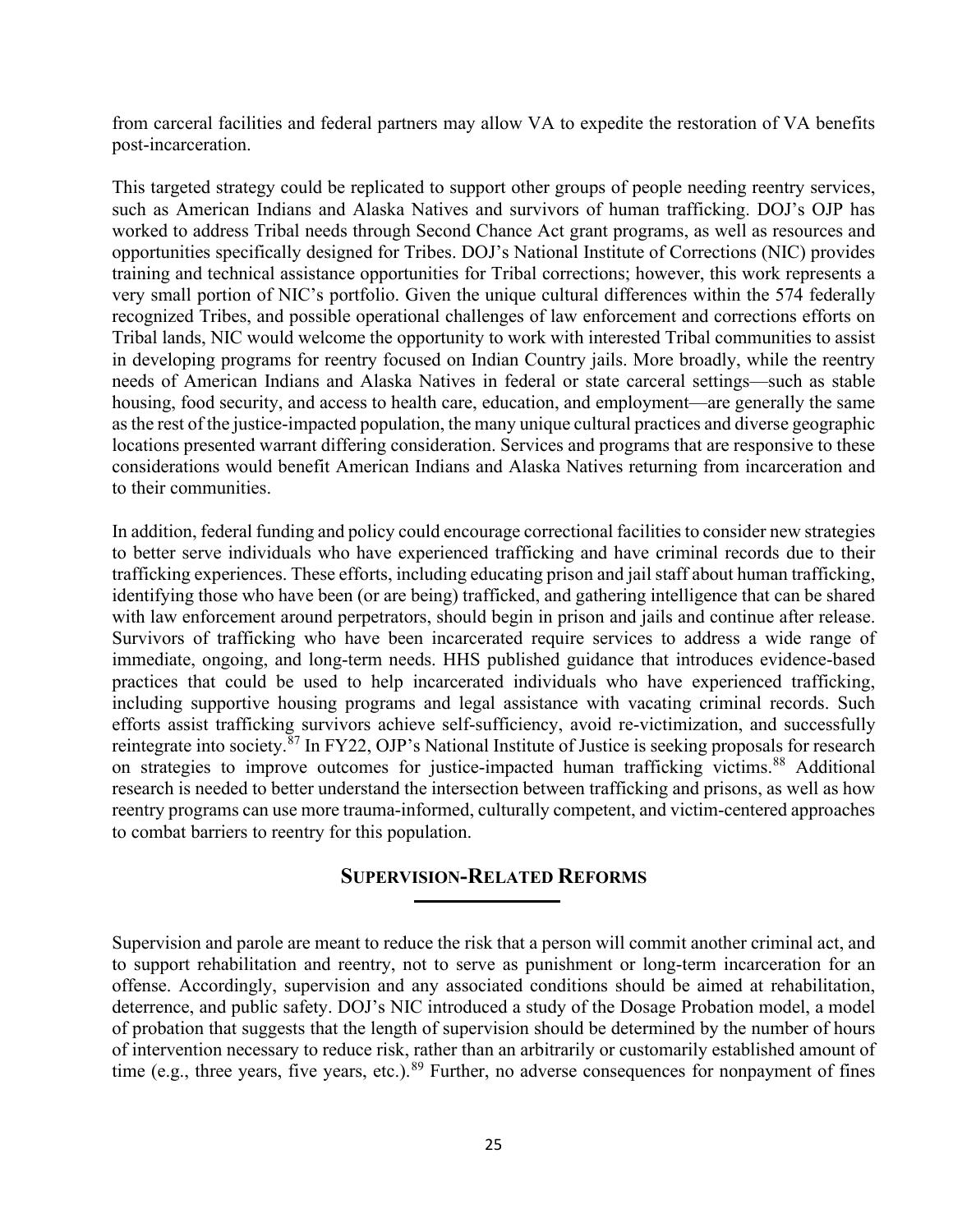and fees should be imposed without first conducting an ability-to-pay determination and establishing that the failure to pay was willful.

During the pandemic, many jurisdictions utilized innovative models of supervision for low-risk probation and parole populations. In person check-ins at parole and probation offices in many jurisdictions pivoted to virtual check-ins, many limited drug testing to only the most high-risk cases, and many jurisdictions stopped arrests and violations of supervision for minor violations that did not constitute new criminal activity—known as "technical violations." For people who are compliant with the terms of their supervision, presumptions or considerations of early termination of probation or supervised release may be appropriate depending on the individualized facts and circumstances of the case. Strategies like these may continue to be studied, evaluated, and implemented to increase community safety through recidivism reduction. These strategies can also achieve fiscal savings by reducing periods of supervision and barriers to reentry.

## **Conclusion**

<span id="page-25-0"></span>Stakeholder have long focused on efforts to mitigate against barriers to reentry. The launch of the RCC represents one additional step forward toward reducing these barriers. This report describes initial work of the collaboration thus far; however, there is much more this body can achieve. The composition of the RCC, representing expertise and missions across many sectors of society, provides an effective mechanism to promote access to justice efforts more broadly. Specifically, this interagency effort offers an opportunity to break down silos between federal agencies, to understand the broad impact of the justice system, and to pursue a comprehensive approach to identifying effective solutions. While this report provides preliminary recommendations that could further facilitate successful reentry, particularly addressing needs related to housing, food security, health care, education, and employment, broader collaboration and innovation will undoubtably be required to advance successful outcomes. Both RCC member agencies and community stakeholders recognize that a permanent collaborative effort, perhaps with an expanded scope and additional federal agency participants, would be helpful to further facilitate not only the successful reentry of justice-impacted individuals but also to propose innovative solutions related to access to justice issues more broadly.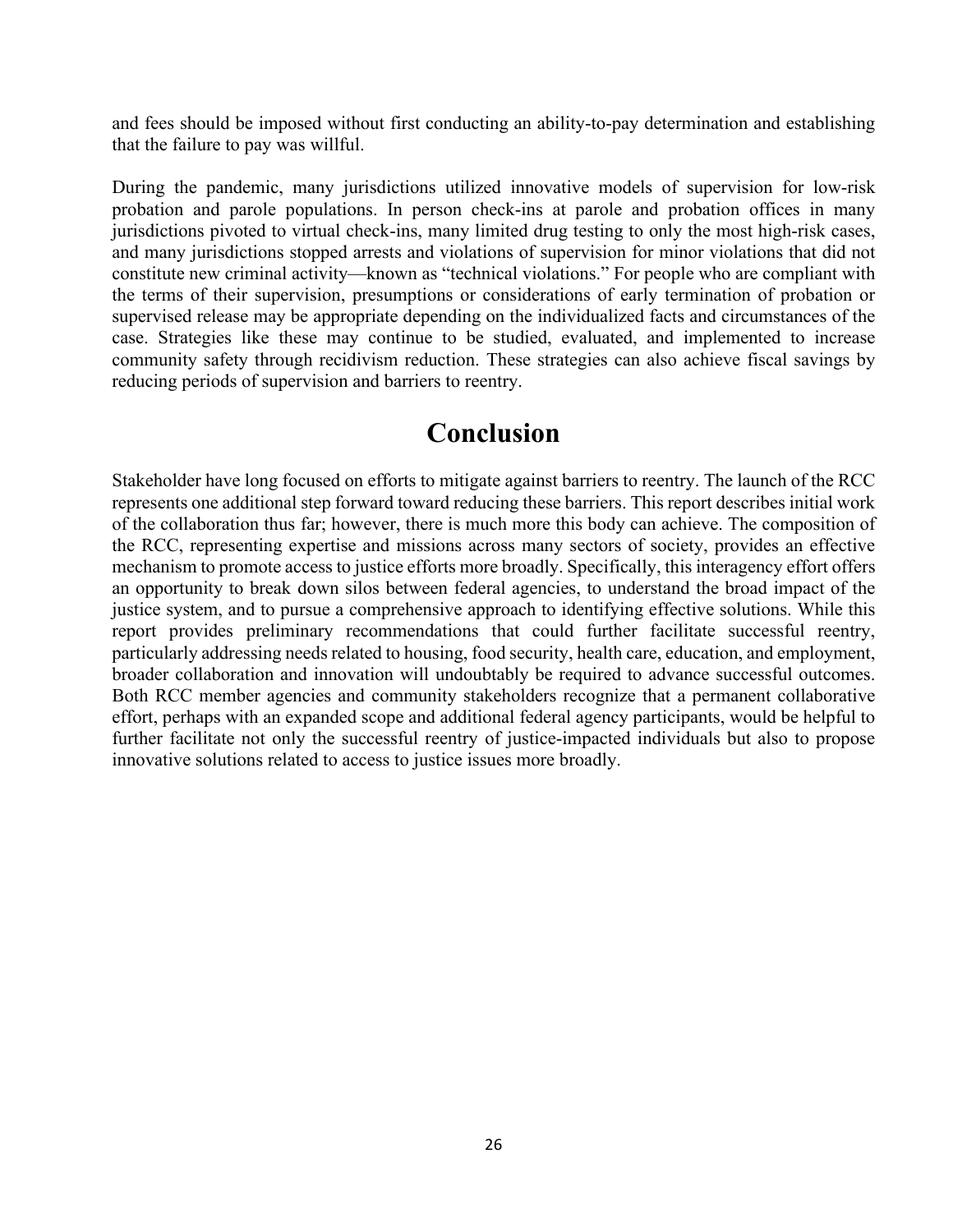### **SPOTLIGHT ON CONTRIBUTORS**

Stakeholder engagement was an essential component of this collaborative effort. The RCC would like to express our sincere thanks and appreciation to the individuals and organizations listed below for serving as listening session panelists and providing comprehensive feedback on barriers to reentry. These stakeholders' collective expertise and experience provided critical perspectives on barriers to reentry and a wide range of policy recommendations to mitigate against these barriers. This report does not necessarily reflect the views of any contributor.

- Susan Burton, A New Way of Life Reentry Project (ANWOL)
- Raymond Dodd, Washington Lawyers' Committee
- Roberta "Toni" Meyers Douglas, The Legal Action Center (LAC)
- Ames Grawert, The Brennan Center for Justice
- DeAnna R. Hoskins, JustLeadershipUSA (JLUSA)
- Joel K. Johnson, TASC, Inc. (Treatment Alternatives for Safe Communities)
- Noah Kim, The Brennan Center for Justice
- Judge Steve Leifman, Miami-Dade County Court – Criminal Division
- Vivian D. Nixon, The Justice Lab at Columbia University
- Casey Pheiffer, The Center for Employment Opportunities (CEO)
- Megan Quattlebaum, Council of State Governments Justice Center
- Jim D. Seward, The Council on Criminal Justice (CCJ)
- Faye S. Taxman, Schar School of Policy and Government at George Mason University
- Josh Tewalt, Idaho Department of Correction
- Bill Underwood, The Sentencing Project
- Tyrone Walker, Georgetown University's Prisons and Justice Initiative (PJI)
- Vikki Wachino, Viaduct Consulting, LLC
- Alliance for Safety and Justice (ASJ)
- Center for American Progress (CAP)
- Center for Employment Opportunities (CEO)
- Collateral Consequences Resource Center (CCRC)
- Fair and Just Prosecution (FJP)
- JustLeadershipUSA (JLUSA)
- Justice Roundtable
- LA Conservation Corps (LACC)
- Life Unbolted Inc. (LU)
- National Alliance on Mental Illness (NAMI)
- National Conference of State Legislatures (NCSL)
- National Low Income Housing Coalition
- Prison Fellowship (PFM)
- Pioneer Human Services
- R Street Institute
- **Safer Foundation**
- Shriver Center on Poverty Law
- The Doe Fund
- The Vera Institute of Justice (Vera)
- Workforce Inc. (d/b/a RecycleForce)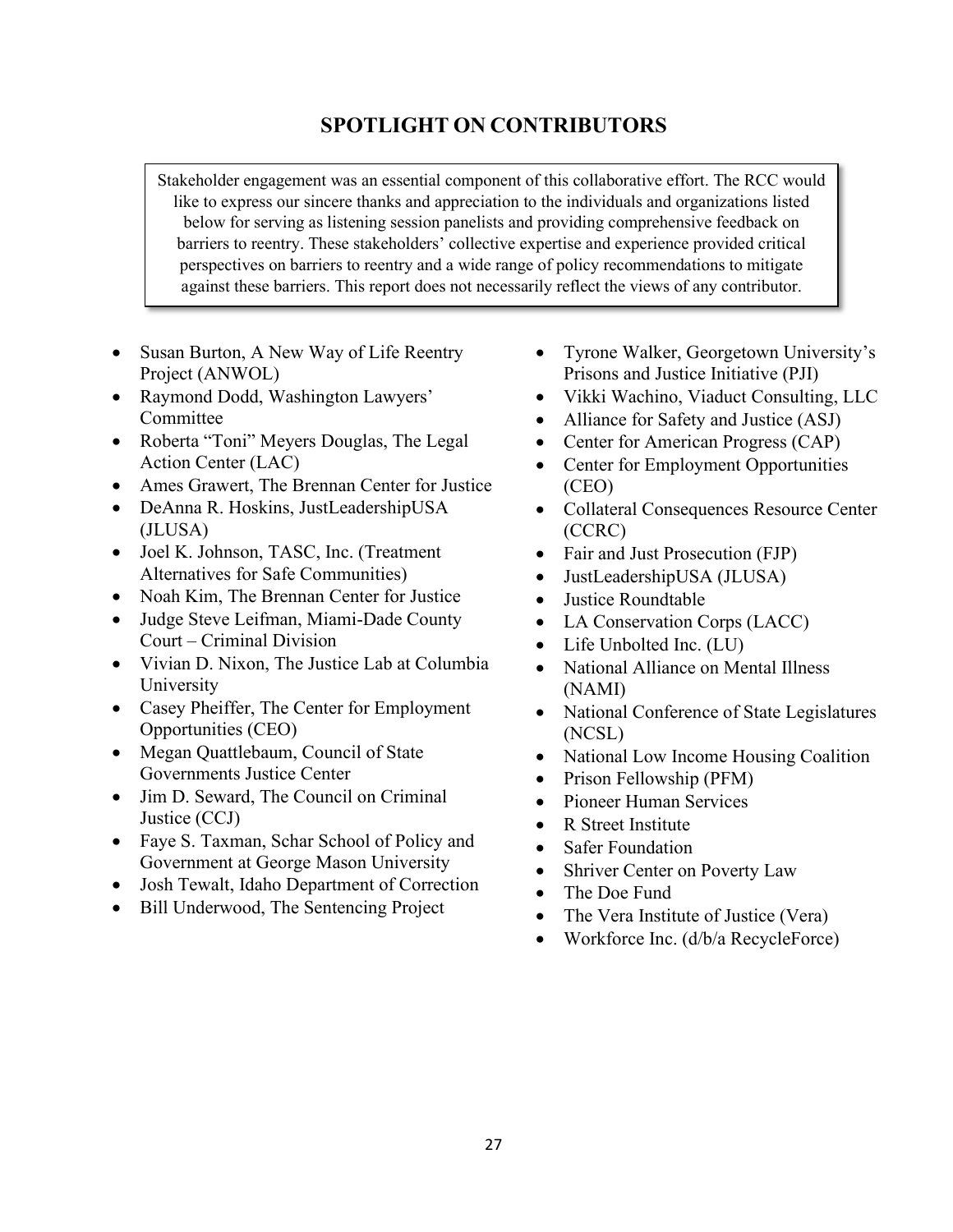<span id="page-27-0"></span><sup>1</sup> *See* Wendy Sawyer & Peter Wagner, *Mass Incarceration: The Whole Pie 2022*, PRISON POLICY INITIATIVE (Mar. 14, 2022), https://www.prisonpolicy.org/reports/pie2022.html.

<span id="page-27-1"></span><sup>2</sup> First Step Act of 2018, Pub. L. No. 115-391, 132 Stat. 5194, 5234 - 5235 (2018).

<span id="page-27-2"></span><sup>3</sup> *Ibid.* 

<span id="page-27-3"></span><sup>4</sup> *See* U.S. DEP'T OF JUSTICE, BUREAU OF JUSTICE STATISTICS, CORRECTIONAL POPULATIONS IN THE UNITED STATES, 2020 – STATISTICAL TABLES (Mar. 2022), https://bjs.ojp.gov/content/pub/pdf/cpus20st.pdf; Lucius Couloute, *Nowhere to Go: Homelessness among formerly incarcerated people*, PRISON POLICY INITIATIVE (Aug. 2018), [https://www.prisonpolicy.org/reports/housing.html;](https://www.prisonpolicy.org/reports/housing.html) Shawn Bushway et. al., *Barred from employment: More than half of unemployed men in their 30s had a criminal history of arrest*, 8 Science Advances No. 7 (Feb. 18, 2022), https://www.science.org/doi/10.1126/sciadv.abj6992.

<span id="page-27-4"></span><sup>5</sup> *See* U.S. DEP'T OF JUSTICE, BUREAU OF JUSTICE STATISTICS, PRISONERS IN 2020 – STATISTICAL TABLES 19 (Dec. 2021), https://bjs.ojp.gov/content/pub/pdf/p20st.pdf.

<span id="page-27-5"></span><sup>6</sup> *See* Sawyer & Wagner, *supra* note 1*.*

<span id="page-27-6"></span><sup>7</sup> *Id.*

<span id="page-27-7"></span><sup>8</sup> Corianne Payton Scally, et al., *The Case for More, Not Less: Shortfalls in Federal Housing Assistance and Gaps in Evidence for Proposed Policy Changes*, URBAN INST., at 1, (Jan. 2018), [https://www.urban.org/sites/default/files/publiction/95616/case\\_for\\_more\\_not\\_less.pdf;](https://www.urban.org/sites/default/files/publiction/95616/case_for_more_not_less.pdf) G. Thomas Kingsley, *Trends in Housing Problems and Federal Housing Assistance*, URBAN INST., (Oct. 2017), [https://www.urban.org/sites/default/files/publication/94146/trends-in-housing-problems-and-federal-housing](https://www.urban.org/sites/default/files/publication/94146/trends-in-housing-problems-and-federal-housing-assistance.pdf)[assistance.pdf.](https://www.urban.org/sites/default/files/publication/94146/trends-in-housing-problems-and-federal-housing-assistance.pdf)

<span id="page-27-8"></span><sup>9</sup> Letter from Marcia L. Fudge, Secretary, U.S. Dep't of Housing and Urban Development, to Public Housing Authorities, Continuums of Care, Multifamily Owners, and HUD Grantees 1 (June 23, 2021), https://www.hud.gov/sites/dfiles/PA/documents/SOHUD\_reentry\_housing\_letter.pdf.

<span id="page-27-9"></span><sup>10</sup> *See* Couloute, *supra* note 4.

<span id="page-27-10"></span> $11$  *Id.* 

<span id="page-27-11"></span> $12 \, Id.$ 

<span id="page-27-12"></span><sup>13</sup> *See, e.g.*, Kimberly Burrowes, *Can Housing Interventions Reduce Incarceration and Recidivism?* HOUSING MATTERS (Feb. 27, 2019), https://housingmatters.urban.org/articles/can-housing-interventions-reduce-incarceration-and-recidivism; Leah A. Jacobs & Aarton Gottlieb, *The Effect of Housing Circumstances on Recidivism: Evidence from a Sample of People on Probation in San Francisco*, 47 CRIM. JUST. BEHAV. 1097-1115 (Sept. 2020), ncbi.nlm.nih.gov/pmc/articles/PMC8496894/pdf/nihms-17434785.

<span id="page-27-13"></span><sup>14</sup> *See* 42 U.S.C. § 13663(a); 24 C.F.R. §§ 960.204(a)(4), 982.553(a)(2) (mandatory prohibition of people on the lifetime sex offender registry); 42 U.S.C. § 1437n(f); 24 C.F.R. §§ 960.204(a)(3), 982.553(a)(1)(ii)(C), 2012 (mandatory prohibition of people convicted of methamphetamine manufacture or production on the premises of federally assisted housing).

<span id="page-27-14"></span><sup>15</sup> See Quality Housing and Work Responsibility Act of 1998, Pub. L. No. 105- 276, 112 Stat. 2461, 2640, (1998).

<span id="page-27-15"></span><sup>16</sup> *See, e.g.*, Marie Claire Tran-Leung, *When Discretion Means Denial: A National Perspective on Criminal Records Barriers to Federally Subsidized Housing*, SARGENT SHRIVER NAT'L CTR. ON POVERTY LAW (Feb. 2015), https://www.povertylaw.org/wp-content/uploads/2019/09/WDMD-final.pdf; John Bae et al., *Opening Doors: How To*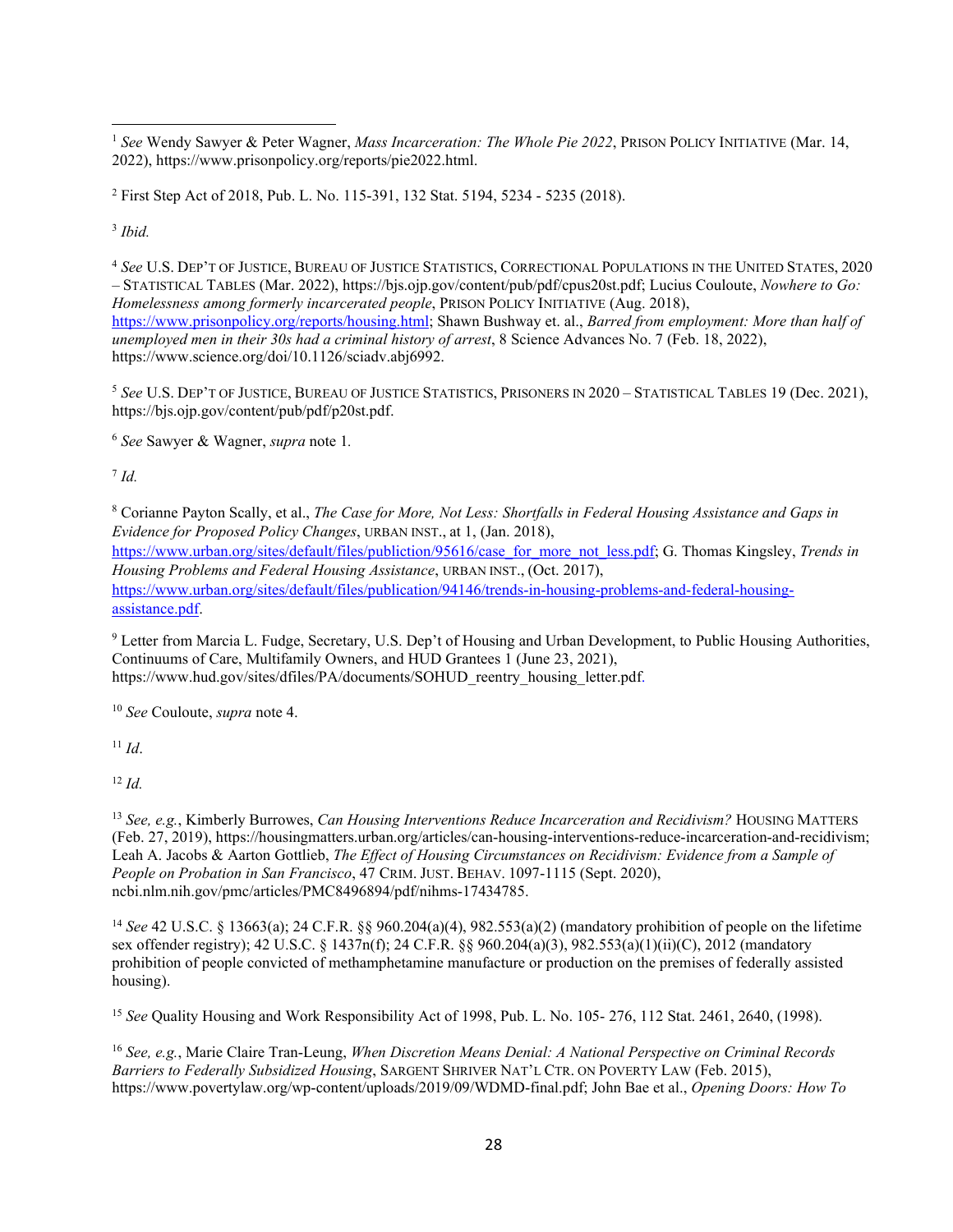*Develop Reentry Programs Using Examples from Public Housing Authorities*, VERA INST. (Sept. 2017), https://www.vera.org/downloads/publications/Opening-Doors-Full-Report.pdf.

<span id="page-28-0"></span><sup>17</sup> U.S. DEP'T OF AGRIC., ECON. RES. SERV., *Definitions of Food Security*, https://www.ers.usda.gov/topics/food-nutritionassistance/food-security-in-the-u-s/definitions-of-food-security.

<span id="page-28-1"></span><sup>18</sup> Emily A. Wang, et al., *A Pilot Study Examining Food Insecurity and HIV Risk Behaviors among Individuals Recently Released from Prison*, AIDS EDUC. PREV. (Apr. 2013), https://www.ncbi.nlm.nih.gov/pmc/articles/PMC3733343.

<span id="page-28-2"></span><sup>19</sup> Food and Nutrition Act of 2008, Pub. L. No: 88-525, 78 Stat. 703 (1964), *amended by* Pub. L. No. 116-94, 133 Stat. 2534 (2019).

<span id="page-28-3"></span><sup>20</sup> *See* U.S. DEP'T OF AGRIC., FOOD & NUTRITION SERV*.*, *Waiver Database*, https://www.fns.usda.gov/snap/waivers/rules.

<span id="page-28-4"></span><sup>21</sup> *See* Personal Responsibility and Work Opportunity Reconciliation Act of 1996, Pub. L. No. 104-193, § 115, 110 Stat. 2105, 2180 (codified at 21 U.S.C. § 862a (1996)).

<span id="page-28-5"></span><sup>22</sup> *See* CTR. FOR LAW & SOC. POLICY, *No More Double Punishments: Lifting the Ban on SNAP and TANF for People with Prior Felony Drug Convictions* (Aug. 2021), [https://www.clasp.org/publications/report/brief/no-more-double](https://www.clasp.org/publications/report/brief/no-more-double-punishments)[punishments.](https://www.clasp.org/publications/report/brief/no-more-double-punishments)

<span id="page-28-6"></span><sup>23</sup> *See id*.; *see also* CONG. RESEARCH SERV., R42394, DRUG TESTING AND CRIME-RELATED RESTRICTIONS IN TANF, SNAP, AND HOUSING ASSISTANCE 11 (2016), http://fas.org/sgp/crs/misc/R42394.pdf.

<span id="page-28-7"></span><sup>24</sup> *See* THE SENTENCING PROJECT, *Incarcerated Women and Girls* (Nov. 24, 2020), https://www.sentencingproject.org/publications/incarcerated-women-and-girls.

<span id="page-28-8"></span><sup>25</sup> *See* 7 U.S.C. § 2015(o)(2)A).

<span id="page-28-9"></span><sup>26</sup> *See* Jhamirah Howard, et al., U.S. DEP'T OF HEALTH & HUMAN SERVS., THE IMPORTANCE OF MEDICAID COVERAGE FOR CRIMINAL JUSTICE INVOLVED INDIVIDUALS REENTERING THEIR COMMUNITIES 6 (Apr. 2016), https://aspe.hhs.gov/sites/default/files/migrated\_legacy\_files//146076/MedicaidJustice.pdf.

#### <span id="page-28-10"></span><sup>27</sup> *Id.*

<span id="page-28-11"></span><sup>28</sup> *See* Erkmen Aslim, et al., *A Welfare Analysis of Medicaid and Crime, GEORGE MASON LAW & ECONOMICS RESEARCH*  PAPER (Apr. 10 2022), https://papers.ssrn.com/sol3/papers.cfm?abstract\_id=4080361.

#### <span id="page-28-12"></span><sup>29</sup> *Id.*

<span id="page-28-13"></span><sup>30</sup> 42. U.S.C. § 1396d(a)(A) (1965); *see* U.S. DEP'T OF HEALTH & HUMAN SERVS., *State Health Official Letter to Facilitate Successful Reentry for Individuals Transitioning from Incarceration to Their Communities* (April 28, 2016), [https://www.hhs.gov/guidance/document/facilitate-successful-re-entry-individuals-transitioning-incarceration-their](https://www.hhs.gov/guidance/document/facilitate-successful-re-entry-individuals-transitioning-incarceration-their-communities)[communities](https://www.hhs.gov/guidance/document/facilitate-successful-re-entry-individuals-transitioning-incarceration-their-communities)*.*

<span id="page-28-14"></span><sup>31</sup> *See* U.S. DEP'T OF JUSTICE, BUREAU OF JUSTICE STATISTICS, CRITICAL CONNECTIONS: GETTING PEOPLE LEAVING PRISON AND JAIL THE MENTAL HEALTH CARE AND SUBSTANCE USE TREATMENT THEY NEED, at 6 (Jan. 2017), https://bja.ojp.gov/sites/g/files/xyckuh186/files/publications/Critical-Connections-Full-Report.pdf.

#### <span id="page-28-15"></span><sup>32</sup> *Id.*

<span id="page-28-16"></span><sup>33</sup> *See, e.g.,* U.S. DEP'T OF HEALTH & HUMAN SERVS., *State Health Official Letter to Facilitate Successful Reentry for Individuals Transitioning from Incarceration to Their Communities*.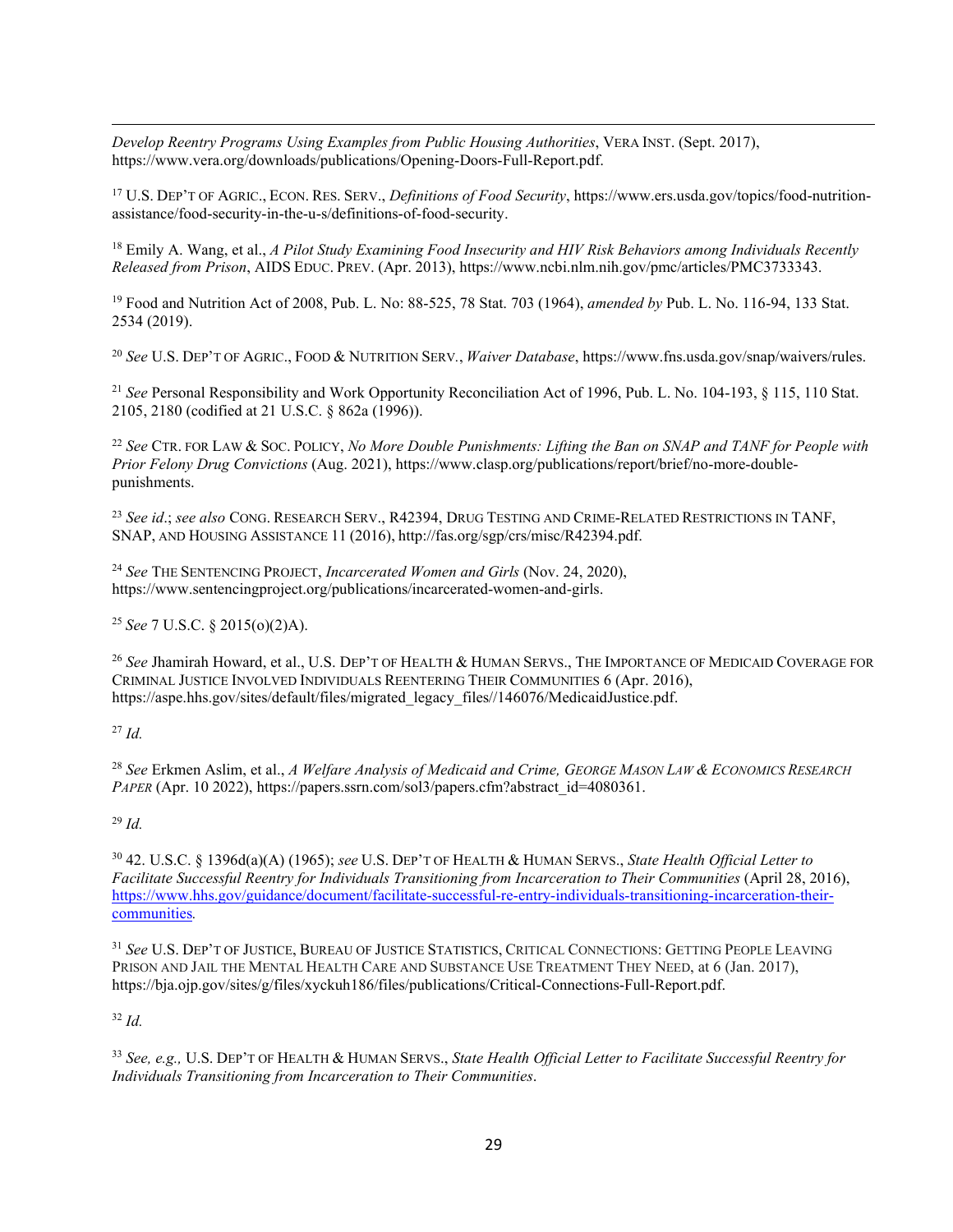<span id="page-29-0"></span><sup>34</sup> *See* U.S. DEP'T OF JUSTICE, BUREAU OF JUSTICE STATISTICS, DRUG USE, DEPENDENCE, AND ABUSE AMONG STATE PRISONERS AND JAIL INMATES, 2007-2009 (rev. Aug. 10, 2020), https://bjs.ojp.gov/content/pub/pdf/dudaspji0709.pdf.

<span id="page-29-1"></span><sup>35</sup> *See* NATIONAL INSTITUTE OF HEALTH, NATIONAL INSTITUTE ON DRUG ABUSE, COVID-19 & Substance Abuse https://nida.nih.gov/drug-topics/comorbidity/covid-19-substance-use.

<span id="page-29-2"></span><sup>36</sup> *See* NATIONAL INSTITUTE ON DRUG ABUSE, CRIMINAL JUSTICE DRUG FACTS, (June 2022), hhtp://nida.hin.gov/publications/drugfacts/criminal.justice.

<span id="page-29-3"></span><sup>37</sup> *Id.*

<span id="page-29-4"></span><sup>38</sup> *See* Shabbar I. Ranapurwala, et al., *Opioid Overdose Mortality Among Former North Carolina Inmates: 2000-2015*, AM. J. PUB. HEALTH (Sept. 2018), https://ajph.aphapublications.org/doi/full/10.2105/AJPH.2018.304514.

<span id="page-29-5"></span><sup>39</sup> *Id.* 

<span id="page-29-6"></span><sup>40</sup> *See, e.g.*, U.S. DEP'T OF JUSTICE, BUREAU OF JUSTICE STATISTICS, CRITICAL CONNECTIONS, *supra* note 31, at 34.

<span id="page-29-7"></span><sup>41</sup> Lucius Couloute, *Getting Back on Course: Educational exclusion and attainment among formerly incarcerated people*, PRISON POLICY INITIATIVE (Oct. 2018), https://www.prisonpolicy.org/reports/education.html.

<span id="page-29-8"></span><sup>42</sup> *Id.*

<span id="page-29-9"></span><sup>43</sup> *See* U.S. DEP'T OF LABOR, EMPLOYMENT & TRAINING ADM*.*, WIOA PERFORMANCE RESULTS AT-A-GLANCE, [https://www.dol.gov/agencies/eta/performance/wioa-performance;](https://www.dol.gov/agencies/eta/performance/wioa-performance) DOJ's Bureau of Prisons collaborates with federal agencies to provide reentry services to assist in reentry preparation, while federal grantees, like DOL grantees, work to pursue reentry programs and services to assist individuals from state, local, and Tribal correctional facilities

<span id="page-29-10"></span><sup>44</sup> *See* Michelle Natividad Rodriguez & Beth Avery, *Unlicensed & Untapped: Removing Barriers to State Occupational Licenses for People with Records*, NAT'L EMP. LAW PROJECT, at 7 (Apr. 2016), https://s27147.pcdn.co/wpcontent/uploads/Unlicensed-Untapped-Removing-Barriers-State-Occupational-Licenses.pdf.

<span id="page-29-11"></span><sup>45</sup> *See* Nick Sibilla, *Barred from Working*, INST. FOR JUSTICE, at 3 (Aug. 2020), https://ij.org/wpcontent/uploads/2020/08/Barred-from-Working-August-2020-Update.pdf.

<span id="page-29-12"></span>46 Devah Pager, *The Mark of a Criminal Record*, 108 AMERICAN JOURNAL OF SOCIOLOGY 937, 959 (Mar. 2003), [http://scholar.harvard.edu/files/pager/files/pager\\_ajs.pdf;](http://scholar.harvard.edu/files/pager/files/pager_ajs.pdf) Christopher Uggen, et al., The Edge of Stigma: An Experimental Audit of the Effects of Low-Level Criminal Records on Employment, 52 CRIMINOLOGY 627, 629 (Nov. 2014), [http://users.soc.umn.edu/~uggen/Uggen\\_Vuolo\\_Lageson\\_Whitham\\_Ruhland\\_Crim\\_14.pdf.](http://users.soc.umn.edu/%7Euggen/Uggen_Vuolo_Lageson_Whitham_Ruhland_Crim_14.pdf)

<span id="page-29-13"></span><sup>47</sup> EEOC, No. 915.002, *Enforcement Guidance on the Consideration of Arrest and Conviction Records in Employment Decisions Under Title VII of the Civil Rights Act* (Apr. 25, 2012)[, https://www.eeoc.gov/laws/guidance/enforcement](https://www.eeoc.gov/laws/guidance/enforcement-guidance-consideration-arrest-and-conviction-records-employment-decisions)[guidance-consideration-arrest-and-conviction-records-employment-decisions](https://www.eeoc.gov/laws/guidance/enforcement-guidance-consideration-arrest-and-conviction-records-employment-decisions).

<span id="page-29-14"></span><sup>48</sup> *See, e.g.*, NAT'L EMP. LAW PROJECT, FAIR CHANCE LICENSING REFORM: OPENING PATHWAYS FOR PEOPLE WITH RECORDS TO JOIN LICENSED PROFESSIONS, at 18 (Oct. 2017) https://s27147.pcdn.co/wpcontent/uploads/FairChanceLicensing-v4-2019.pdf.f.

<span id="page-29-15"></span><sup>49</sup> *Id.*

<span id="page-29-16"></span><sup>50</sup> *See* RESTORATION OF RIGHTS PROJECT, 50-STATE COMPARISON: LIMITS ON USE OF CRIMINAL RECORD IN EMPLOYMENT, LICENSING, & HOUSING, https://ccresourcecenter.org/state-restoration-profiles/50-statecomparisoncomparison-of-criminal-records-in-licensing-and-employment.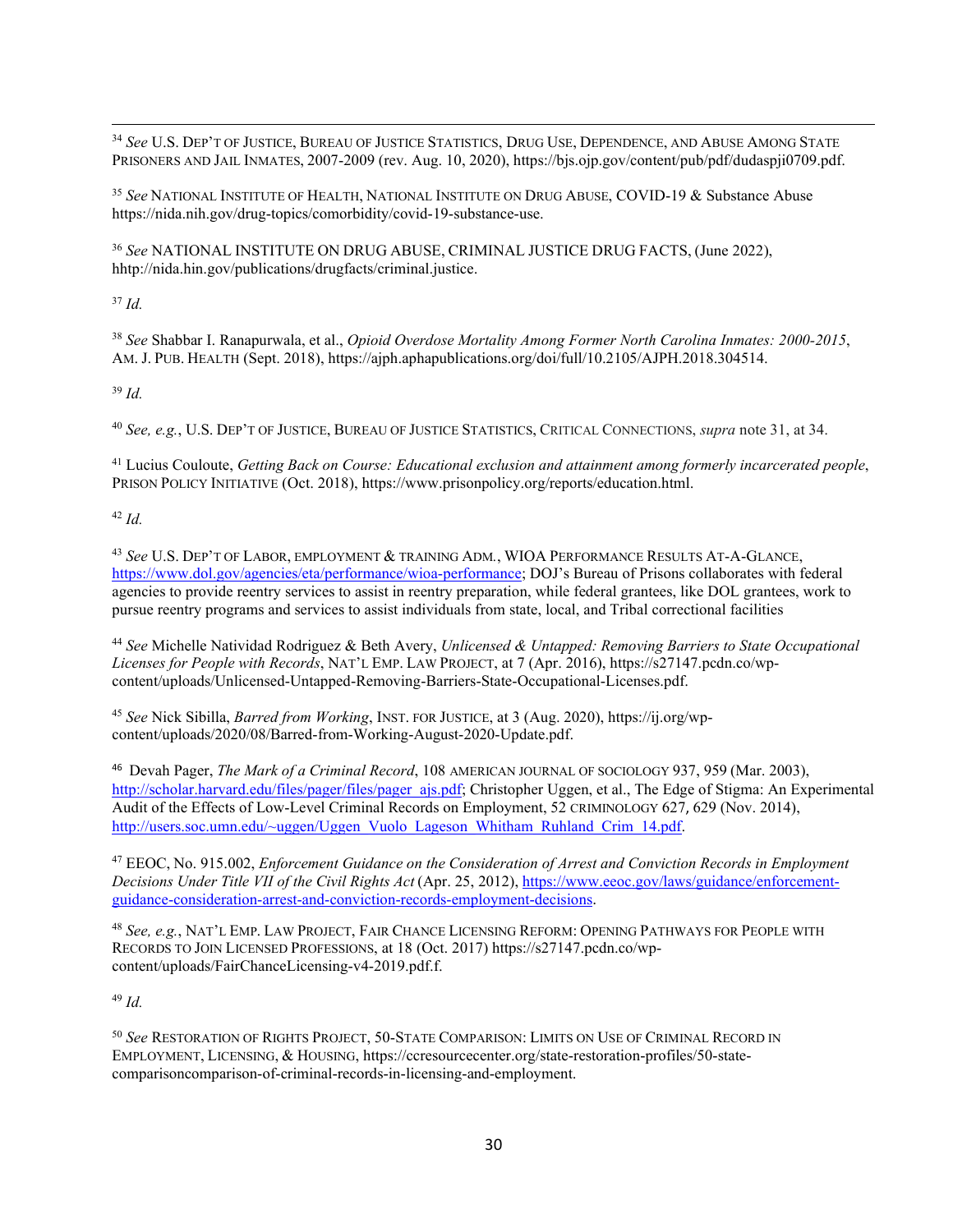<span id="page-30-0"></span><sup>51</sup> U.S. DEP'T OF JUSTICE, BUREAU OF JUSTICE STATISTICS, VETERANS IN PRISON AND JAIL, 2011-12, at 1 (Dec. 2015), https://bjs.ojp.gov/content/pub/pdf/vpj1112.pdf.

<span id="page-30-1"></span><sup>52</sup> *See* Andrea K. Finlay, et al., *A Scoping Review of Military Veterans Involved in the Criminal Justice System and their Health and Healthcare*, 7 HEALTH & JUSTICE 1, 2 (2019), https://healthandjusticejournal.biomedcentral.com/track/pdf/10.1186/s40352-019-0086-9.pdf.

<span id="page-30-2"></span><sup>53</sup> *Id.*

<span id="page-30-3"></span><sup>54</sup> *Id.* Although such discharges are provided as a result of serious offenses, drug possession or abuse could be considered "low-level conduct," depending on the drug/quantity possessed*. See generally* Todd Mihill, *Marijuana Discharges: A Level Playing Field?*, Mason Veterans and Servicemembers Legal Clinic (Spring 2019),

https://mvets.law.gmu.edu/2019/05/13/marijuana-discharges-a-level-playing-field; Kevin Lonergan, *Service Discharges; DD Form 214 Explained*, U.S. ARMY (Feb. 8, 2012),

https://www.army.mil/article/73343/service\_discharges\_dd\_form\_214\_explained; U.S. DEP'T OF VETERANS AFFAIRS, *Applying for Benefits and Your Character of Discharge*,

https://www.benefits.va.gov/benefits/character\_of\_discharge.asp.

<span id="page-30-4"></span><sup>55</sup> U.S. Dep't of Housing & Urban Dev., Office of General Counsel Guidance on Application of Fair Housing Act Standards to the Use of Criminal Records by Providers of Housing and Real Estate-Related Transactions 2 (Apr. 4, 2016), [https://www.hud.gov/sites/documents/HUD\\_OGCGUIDAPPFHASTANDCR.PDF.](https://www.hud.gov/sites/documents/HUD_OGCGUIDAPPFHASTANDCR.PDF)

<span id="page-30-5"></span><sup>56</sup> *See* U.S. DEP'T OF JUSTICE, BUREAU OF JUSTICE STATISTICS, DISABILITIES REPORTED BY PRISONERS: SURVEY OF PRISON INMATES, 2016 (Mar. 2021), https://bjs.ojp.gov/library/publications/disabilities-reported-prisoners-survey-prisoninmates-2016; Erin J. McCauley, *The Cumulative Probability of Arrest by Age 28 Years in the United States by Disability Status, Race/Ethnicity, and Gender*, 107 AM. J. PUB. HEALTH RES. 1977, 1980 (Dec. 2017), https://ajph.aphapublications.org/doi/full/10.2105/AJPH.2017.304095.

<span id="page-30-6"></span><sup>57</sup> *See* U.S. DEP'T OF HOUSING & URBAN DEV., *Why Housing Matters for Successful Reentry and Public Safety,* THE EDGE, (Apr. 19, 2022), hhpts://www.huduser.gov/portal/pdredge/pdr-edge-frm-asst-sec-041922.html.

<span id="page-30-7"></span><sup>58</sup> *See* U.S. Dep't of Housing & Urban Dev., Defining "Chronically Homeless" Final Rule, 80 Fed. Reg. 75791, 75793 (Dec. 4, 2015), [https://www.govinfo.gov/content/pkg/FR-2015-12-04/pdf/2015-30473.pdf.](https://www.govinfo.gov/content/pkg/FR-2015-12-04/pdf/2015-30473.pdf) 

<span id="page-30-8"></span><sup>59</sup> *See* Letter from Marcia L. Fudge, Secretary, U.S. Dep't of Housing and Urban Development, *supra* at note 8.

<span id="page-30-9"></span><sup>60</sup> *Id.*

<span id="page-30-10"></span><sup>61</sup> U.S. DEP'T OF HEALTH & HUMAN SERVICES, OPIOID TREATMENT PROGRAM (OPT) GUIDANCE (Mar. 16, 2020), [https://www.samhsa.gov/medication-assisted-treatment/statutes-regulations-guidelines/methodone-guidance.](https://www.samhsa.gov/medication-assisted-treatment/statutes-regulations-guidelines/methodone-guidance)

<span id="page-30-11"></span><sup>62</sup> *Id*.

<span id="page-30-12"></span><sup>63</sup> U.S. DRUG ENFORCEMENT ADMINISTRATION, GUIDANCE DOCUMENT, [https://deadiversion.usdoj.gov/GDP/DEA/\(DEA-](https://deadiversion.usdoj.gov/GDP/DEA/(DEA-DC-022)(DEA068)%20DEA%20SAMHSA%20buprenorphine%20telemedicine%20%20(Final)%20+Esign.pdf)[DC-022\)\(DEA068\)%20DEA%20SAMHSA%20buprenorphine%20telemedicine%20%20\(Final\)%20+Esign.pdf.](https://deadiversion.usdoj.gov/GDP/DEA/(DEA-DC-022)(DEA068)%20DEA%20SAMHSA%20buprenorphine%20telemedicine%20%20(Final)%20+Esign.pdf)

<span id="page-30-13"></span><sup>64</sup> U.S. DEP'T OF HEALTH & HUMAN SERVICES, METHADONE TAKE-HOME FLEXIBILITIES EXTENSION GUIDANCE, (Nov. 18, 2021), [https://www.samhsa.gov/medication-assisted-treatment/statutes-regulations-guidelines/methodone-guidance.](https://www.samhsa.gov/medication-assisted-treatment/statutes-regulations-guidelines/methodone-guidance)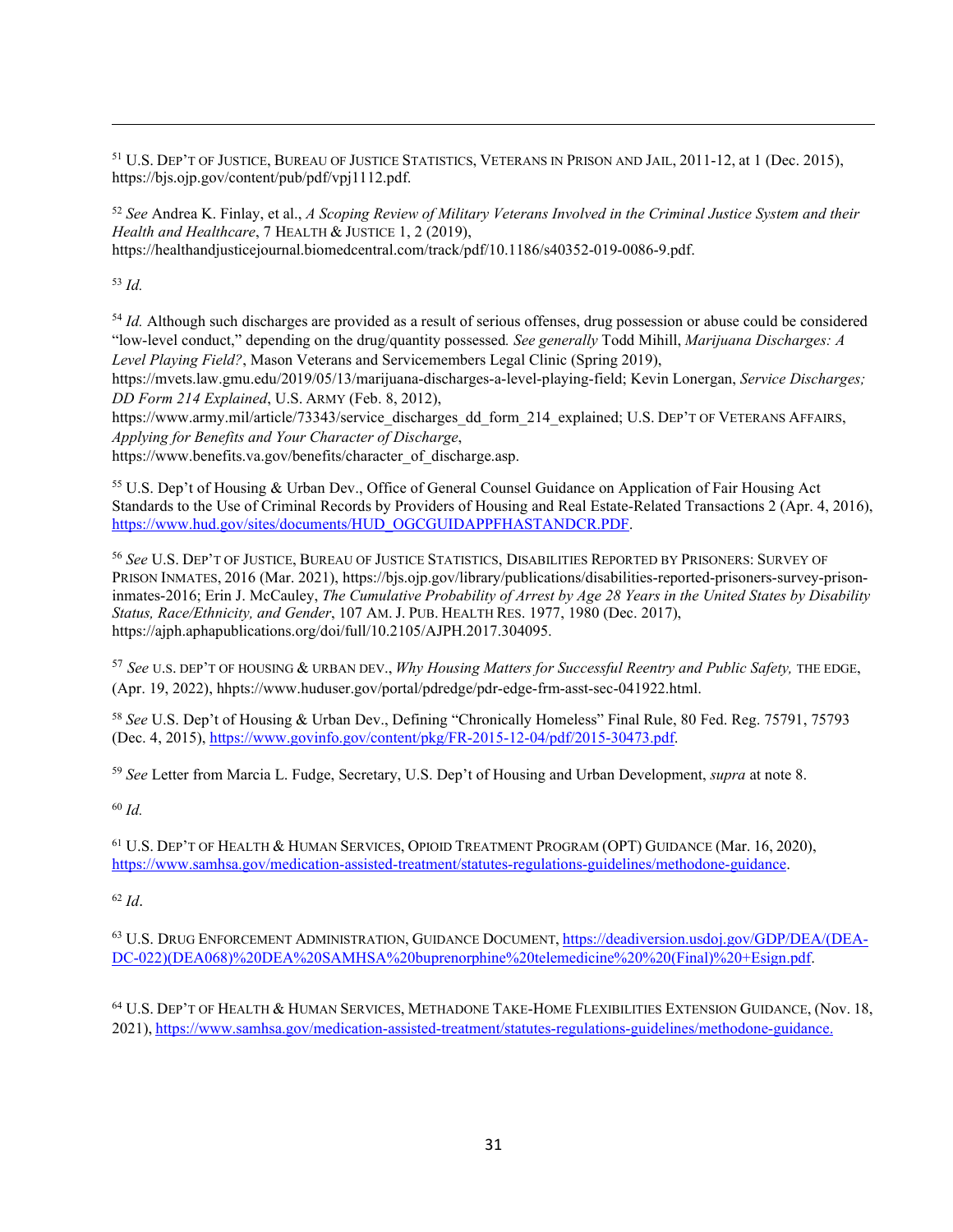<span id="page-31-0"></span><sup>65</sup> U.S. DEP'T OF JUSTICE, OFFICE OF THE ATTORNEY GENERAL, First Step Act Annual Report, (April 2022), [https://www.ojp.gov/first-step-act-annual-report-april-2022.](https://www.ojp.gov/first-step-act-annual-report-april-2022)

<span id="page-31-1"></span><sup>66</sup> *See* CORRECTIONS & COMMUNITY ENGAGEMENT TECHNICAL ASSISTANCE CENTER, *Innovations in Supervision: Adapting Operations to Keep Communities Safe* (July 9, 2021), [https://nationalreentryresourcecenter.org/sites/default/files/inline-files/innovationsinSupervision-adaptingOperations.pdf.](https://nationalreentryresourcecenter.org/sites/default/files/inline-files/innovationsinSupervision-adaptingOperations.pdf)

<span id="page-31-2"></span><sup>67</sup> *See, e.g.*, Margaret diZerega & Sandra Villalobos Agudelo, *Piloting a Tool for Reentry: A Promising Approach to Engaging Family Members*, VERA INST., at 2 (Mar. 2011), https://www.vera.org/downloads/Publications/Piloting-a-Toolfor-Reentry-Updated.pdf.

<span id="page-31-3"></span><sup>68</sup> Press Release, Federal Communications Commission, FCC Lowers Interstate and International Prison Phone Rates To Help Families Stay Connected (May 20, 2021), https://docs.fcc.gov/public/attachments/DOC-372625A1.pdf.

<span id="page-31-4"></span><sup>69</sup> *See* U.S. DEP'T OF AGRIC., FOOD & NUTRITION SERV*.*, *E&T Policy and Guidance*, https://www.fns.usda.gov/snap/etpolicy-and-guidance.

<span id="page-31-5"></span><sup>70</sup> *See* Appropriation To Department of Human Services for Supplemental Assistance Nutrition Program, HB21-1270, Colorado General Assembly (2021 Regular Session), https://leg.colorado.gov/bills/HB21-1270.

<span id="page-31-6"></span><sup>71</sup> *See* Sue Pfefferle, et al., U.S. DEP'T OF HEALTH & HUMAN SERVS., APPROACHES TO EARLY JAIL DIVERSION: COLLABORATIONS AND INNOVATIONS (July 2019), https://aspe.hhs.gov/reports/approaches-early-jail-diversioncollaborations-innovations-0.

<span id="page-31-7"></span><sup>72</sup> Lois M. Davis, et al., EVALUATING THE EFFECTIVENESS OF CORRECTIONAL EDUCATION: A META-ANALYSIS OF PROGRAMS THAT PROVIDE EDUCATION TO INCARCERATED ADULTS xvi (2013), https://www.rand.org/pubs/research\_reports/RR266.html.

<span id="page-31-8"></span><sup>73</sup> Brian Walsh and Ruth Delaney, *First Class: Starting a Postsecondary Education Program in Prison*, VERA INST., at 6 (Nov. 2020), [https://www.vera.org/downloads/publications/first-class-post-secondary-education-in-prison.pdf.](https://www.vera.org/downloads/publications/first-class-post-secondary-education-in-prison.pdf)

<span id="page-31-9"></span> $74$  PHAs will still be required to prohibit admission if any member of the household is subject to a lifetime registration requirement under a state sex offender registration program. *See* Section 8 Housing Choice Vouchers: Revised Implementation of the HUD-Veterans Affairs Supportive Housing Program, 86 Fed. Reg. 53,207, 53,209 (Sept. 27, 2021) https://www.govinfo.gov/content/pkg/FR-2021-09-27/pdf/2021-20734.pdf.

<span id="page-31-10"></span><sup>75</sup> First Step Act of 2018, *supra* at note 2.

<span id="page-31-11"></span><sup>76</sup> *See generally* Syreeta Skelton-Wilson, et al., U.S. DEP'T OF HEALTH & HUMAN SERVS., METHODS AND EMERGING STRATEGIES TO ENGAGE PEOPLE WITH LIVED EXPERIENCE: IMPROVING FEDERAL RESEARCH, POLICY, AND PRACTICE (Dec.2021),

https://aspe.hhs.gov/sites/default/files/documents/47f62cae96710d1fa13b0f590f2d1b03/lived-experience-brief.pdf.

<span id="page-31-12"></span><sup>77</sup> U.S. Dep't of Housing & Urban Dev., OGC Guidance, *supra* at note 58.

<span id="page-31-13"></span><sup>78</sup> *Id*.

<span id="page-31-14"></span> $79$  Press Release, The White House, FACT SHEET: The American Families Plan (April 28, 2021), [https://www.whitehouse.gov/briefing-room/statements-releases/2021/04/28/fact-sheet-the-american-families-plan/.](https://www.whitehouse.gov/briefing-room/statements-releases/2021/04/28/fact-sheet-the-american-families-plan/)

<span id="page-31-15"></span><sup>80</sup> *See* Jhamirah Howard, *supra* note 26.

<span id="page-31-16"></span><sup>81</sup> *Id.*